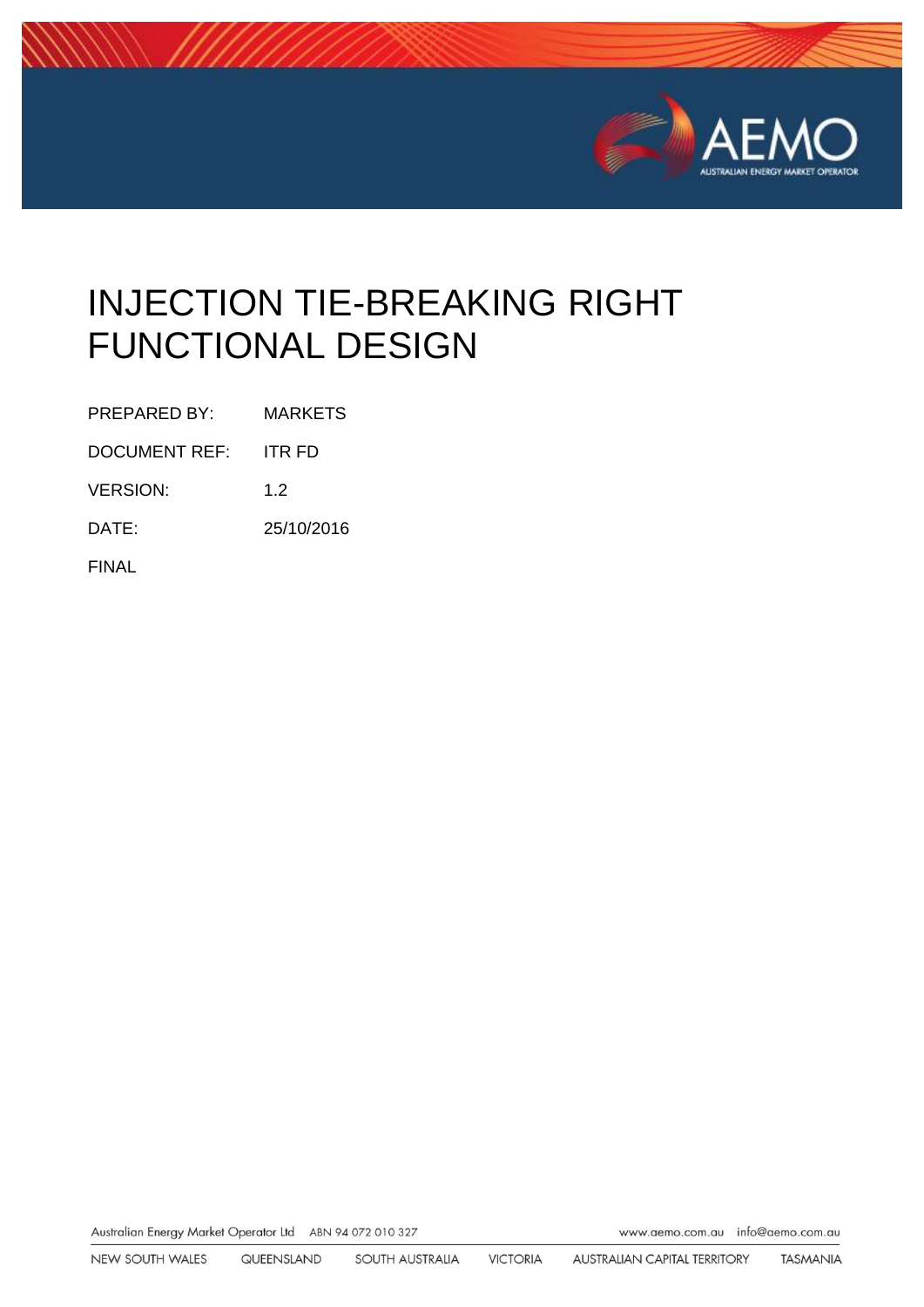

## Version Release History

| Version | Date         | By                  | Status | Change from last version                                                                                                                                                                                                                                                                                        |
|---------|--------------|---------------------|--------|-----------------------------------------------------------------------------------------------------------------------------------------------------------------------------------------------------------------------------------------------------------------------------------------------------------------|
| 1.0     | 1 May<br>12  | Canh<br><b>Diep</b> | Final  | Original version                                                                                                                                                                                                                                                                                                |
| 1.1     | 2 Jul 12     | Canh<br>Diep        | Final  | Added clarification notes in Section 5.1.1 to highlight<br>that the quantity of AMDQ allocated by AIHN recipients<br>to AIHN injectors in accordance with Section 4.3.2 is<br>deemed to have been used by the injectors even if the<br>latter fail to submit AMDQ% and fail to use the allocated<br>quantities. |
| 1.2     | 26 Apr<br>16 | Louis<br>Chen       | Draft  | Update to reflect the AMDQ Rule changes made in<br>March 2016, such that the AMDQ Credit Certificate<br>associates with all Close Proximity Points, not just non-<br>Longford Close Proximity Points.<br>Added additional definition to AMDQ in Section 2.2 for<br>clarity.                                     |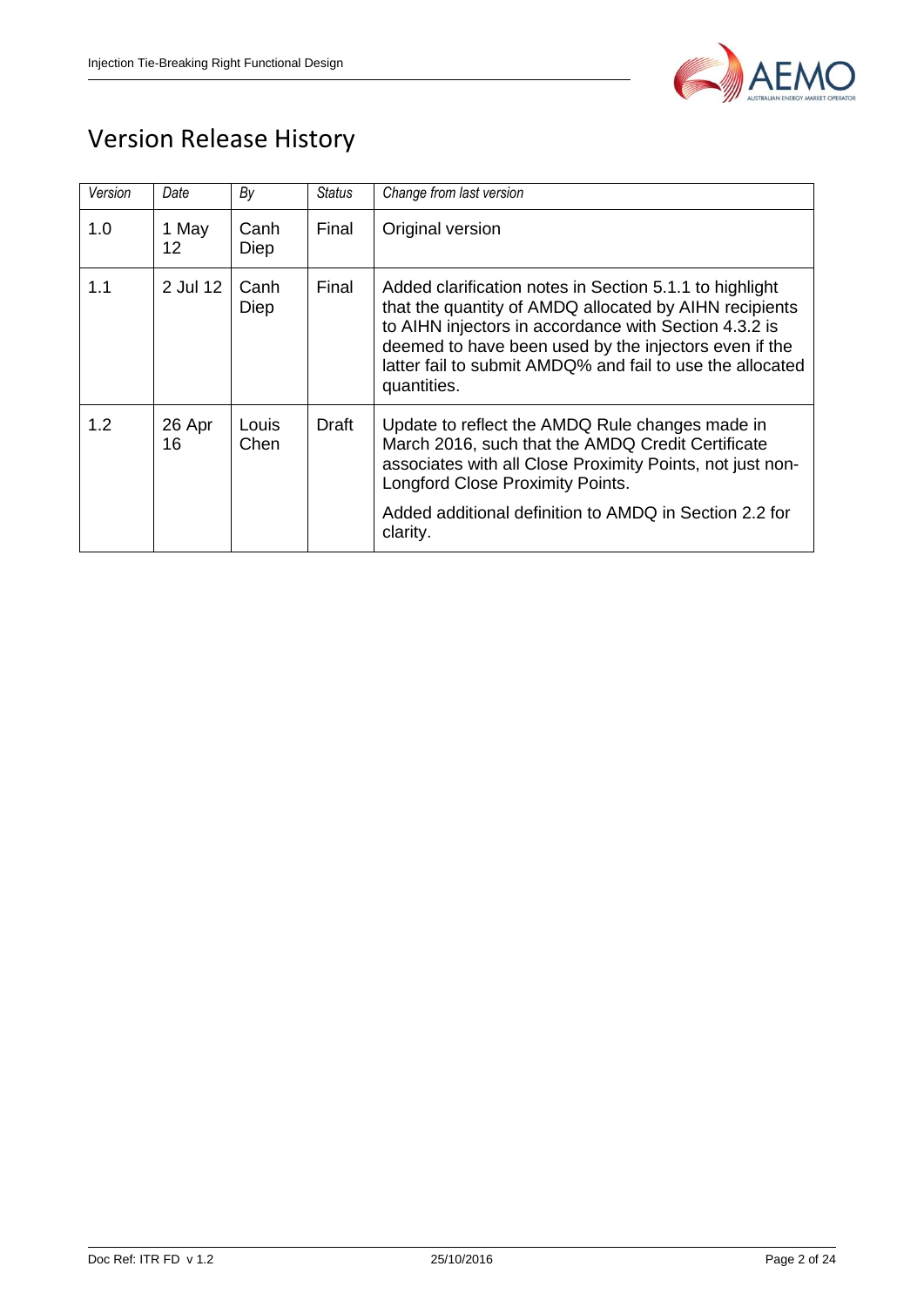

## **Contents**

| 1.             |                                     |                                                                                                                                                                                                                                                                                             |  |
|----------------|-------------------------------------|---------------------------------------------------------------------------------------------------------------------------------------------------------------------------------------------------------------------------------------------------------------------------------------------|--|
|                | 1.1<br>1.2                          |                                                                                                                                                                                                                                                                                             |  |
| 2 <sub>1</sub> |                                     |                                                                                                                                                                                                                                                                                             |  |
|                | 2.1<br>2.2<br>2.3                   |                                                                                                                                                                                                                                                                                             |  |
| 3 <sub>l</sub> |                                     |                                                                                                                                                                                                                                                                                             |  |
|                | 3.1<br>3.2<br>3.3<br>3.4            |                                                                                                                                                                                                                                                                                             |  |
|                |                                     |                                                                                                                                                                                                                                                                                             |  |
|                | 4.1<br>4.2<br>4.3<br>4.3.1<br>4.3.2 | CALCULATE TOTAL AGENCY INJECTION HEDGE RIGHT FOR INJECTING MARKET PARTICIPANTS 16<br>Calculate agency injection hedge right transferred from recipient Market Participant to injecting<br>Calculate the total agency injection hedge right received by each injecting Market Participant at |  |
|                | 4.3.3                               | Allocate total AIHR received by each injecting Market Participant at each SIP within a CPP  18                                                                                                                                                                                              |  |
| 5 <sub>1</sub> |                                     |                                                                                                                                                                                                                                                                                             |  |
|                | 5.1<br>5.1.1<br>5.1.2<br>5.2        |                                                                                                                                                                                                                                                                                             |  |
|                |                                     |                                                                                                                                                                                                                                                                                             |  |
|                |                                     |                                                                                                                                                                                                                                                                                             |  |
|                |                                     |                                                                                                                                                                                                                                                                                             |  |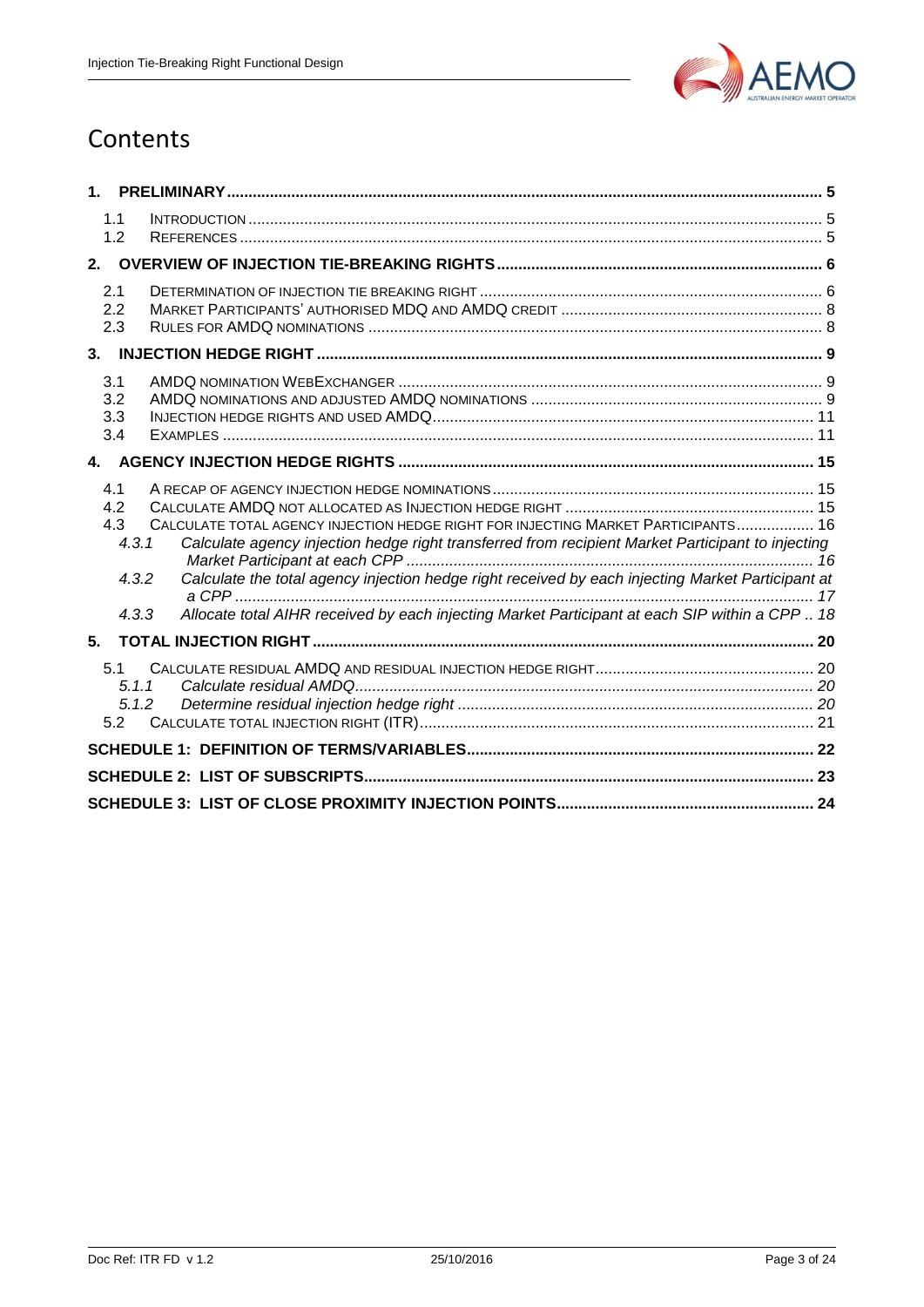

## Glossary

| <b>TERM</b>                       | <b>MEANING</b>                                                                                                                                                                                                                                                                                 |
|-----------------------------------|------------------------------------------------------------------------------------------------------------------------------------------------------------------------------------------------------------------------------------------------------------------------------------------------|
| <b>Authorised MDQ</b>             | Originally an acronym for 'authorised maximum daily quantity', it<br>represents the gas transportation rights associated with Longford<br>close proximity injection point held by a Market Participant.                                                                                        |
| Tariff V authorised MDQ           | Authorised MDQ for tariff V withdrawal points. Tariff V withdrawal<br>points are non-tariff D sites, which include residential and small to<br>medium-sized commercial and industrial gas users.                                                                                               |
| AMDQ credit certificates          | These are certified transportation rights associated with both<br>Longford and non-Longford close proximity injection points that are<br>issued to individual Market Participants by the declared<br>transmission system service provider.                                                     |
| <b>AMDQ credits</b>               | AMDQ credit certificates that are nominated to a site and/or to a<br>reference hub are called AMDQ credits.                                                                                                                                                                                    |
| <b>AMDQ</b>                       | Authorised MDQ or AMDQ credits. A generic term for the<br>transportation rights held by a Market Participant.                                                                                                                                                                                  |
| Close proximity injection point   | means a group of system injection points that AEMO has<br>determined can be regarded as the same injection point for the<br>purposes of determining injection tie-breaking right and uplift<br>hedge.                                                                                          |
|                                   | Note: The term 'close proximity point' has the same meaning as<br>close proximity injection point.                                                                                                                                                                                             |
| System injection point            | A connection point on the declared transmission system that is<br>designed to permit gas to flow through a single pipe into the<br>declared transmission system.                                                                                                                               |
| Injecting MP                      | Market Participant that injects gas into the system:<br>1. for itself, and/or;<br>on a nominated Market Participants' behalf, where there is<br>2.<br>a valid agency injection hedge nomination between the<br>two parties.                                                                    |
|                                   | Note: The latter is also known as an agency injection hedge<br>provider                                                                                                                                                                                                                        |
| <b>Recipient MP</b>               | A recipient of a valid agency injection hedge nomination, also<br>known as an agency injection hedge recipient.                                                                                                                                                                                |
| Injection hedge nomination        | The amount of a Market Participant's scheduled injection that<br>Market Participant (injecting MP) nominates to AEMO to use in the<br>determination of its own uplift hedge.                                                                                                                   |
| Agency injection hedge nomination | The amount of a Market Participant's scheduled injection that<br>Market Participant (injecting MP) nominates to AEMO to use in the<br>determination of the uplift hedge of a nominated Market Participant<br>(recipient MP).                                                                   |
| <b>AMDQ</b> nomination            | A proportion of its AMDQ for a close proximity injection point that a<br>Market Participant nominates to AEMO for each system injection<br>point in that close proximity injection point for the purpose of<br>determining its injection tie-breaking right at each system injection<br>point. |
| Declared transmission system      | A gas transmission pipeline system that is owned by the declared<br>transmission system service provider and operated by AEMO.                                                                                                                                                                 |
|                                   |                                                                                                                                                                                                                                                                                                |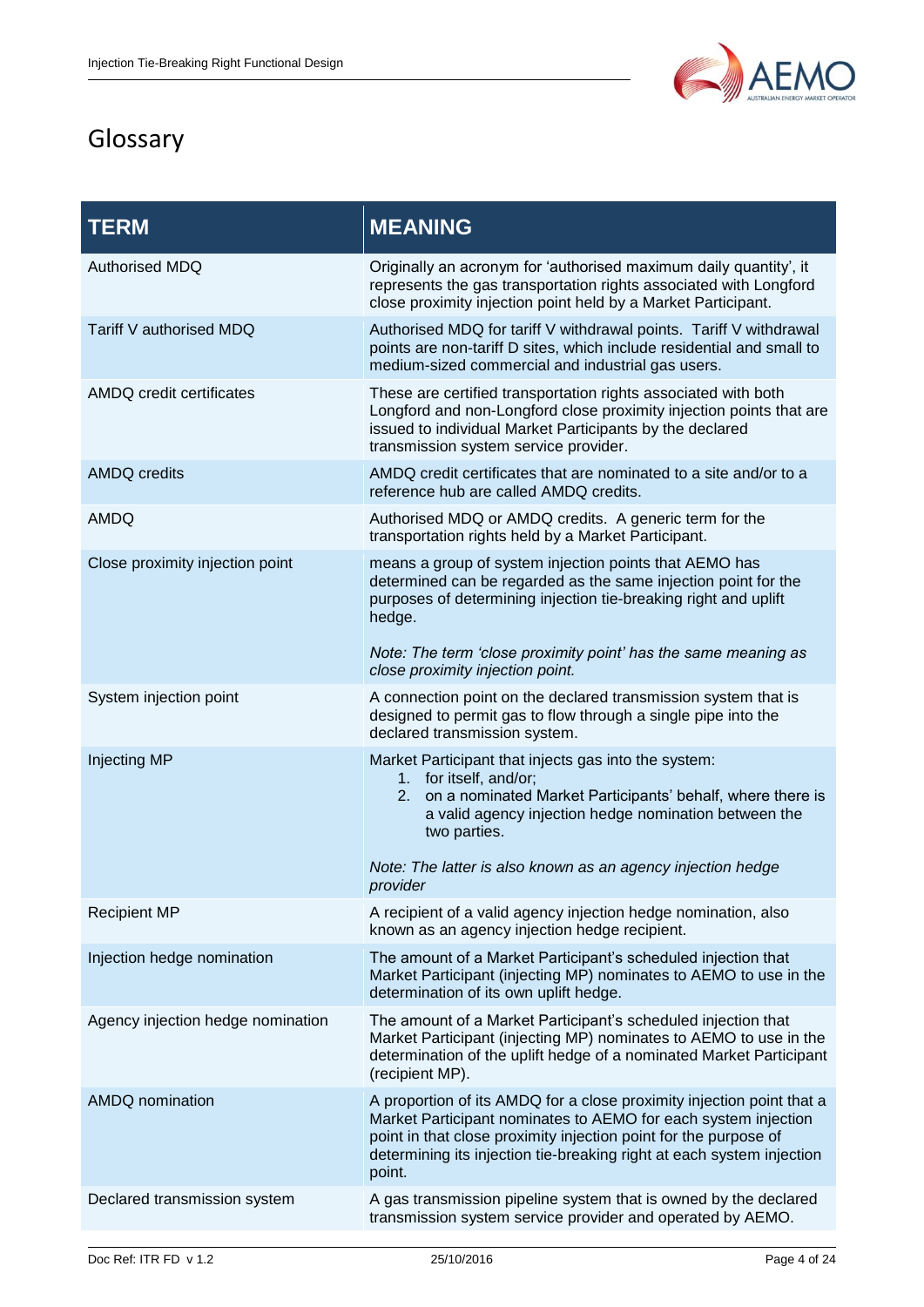

### <span id="page-4-0"></span>**1. Preliminary**

#### <span id="page-4-1"></span>**1.1 Introduction**

Injection tie-breaking rights are defined in the National Gas Rule 214(d) which specifies that:

"where two or more injection bids are equally beneficial, then those injection bids that are associated with AMDQ credit certificates or authorised MDQ should be scheduled before other injection bids that are not associated with AMDQ credit certificates or authorised MDQ".

This document presents the algorithm used by AMEO for determining the total injection tiebreaking right allocated to a Market Participant (MP). An MP's injection tie-breaking rights (ITR) are calculated in accordance with quantities of its authorised MDQ and AMDQ credit nominated to each of the system injection points (SIP) in the Declared Transmission System (DTS) that it intends and has been accredited to inject gas from.

#### <span id="page-4-2"></span>**1.2 References**

- 1. [The National Gas Rules \(NGR\)](http://aemc.gov.au/Gas/Rule-changes/Completed/Various-Hedging-Instruments-in-the-Declared-Wholesale-Gas-Market.html) (rule 211, 212 effective from 17 April 2012).
- 2. [Technical Guide to Victoria's Declared Wholesale Gas Market](http://www.aemo.com.au/corporate/publications.html) (version effective from April 2012)
- 3. [WebExchanger User Guide](http://www.aemo.com.au/vicwholesalegas/vicguidesforms.html) (version effective from April 2012)
- 4. [Uplift Payment Functional Design v 9.1](http://www.aemo.com.au/vicwholesalegas/vicmeteringsetts.html) (version effective from xxx)
- 5. [AEMO Wholesale Market Uplift Payment Procedures \(Victoria\) v2.2](http://www.aemo.com.au/vicwholesalegas/vicgasrules.html) (version effective from xxx)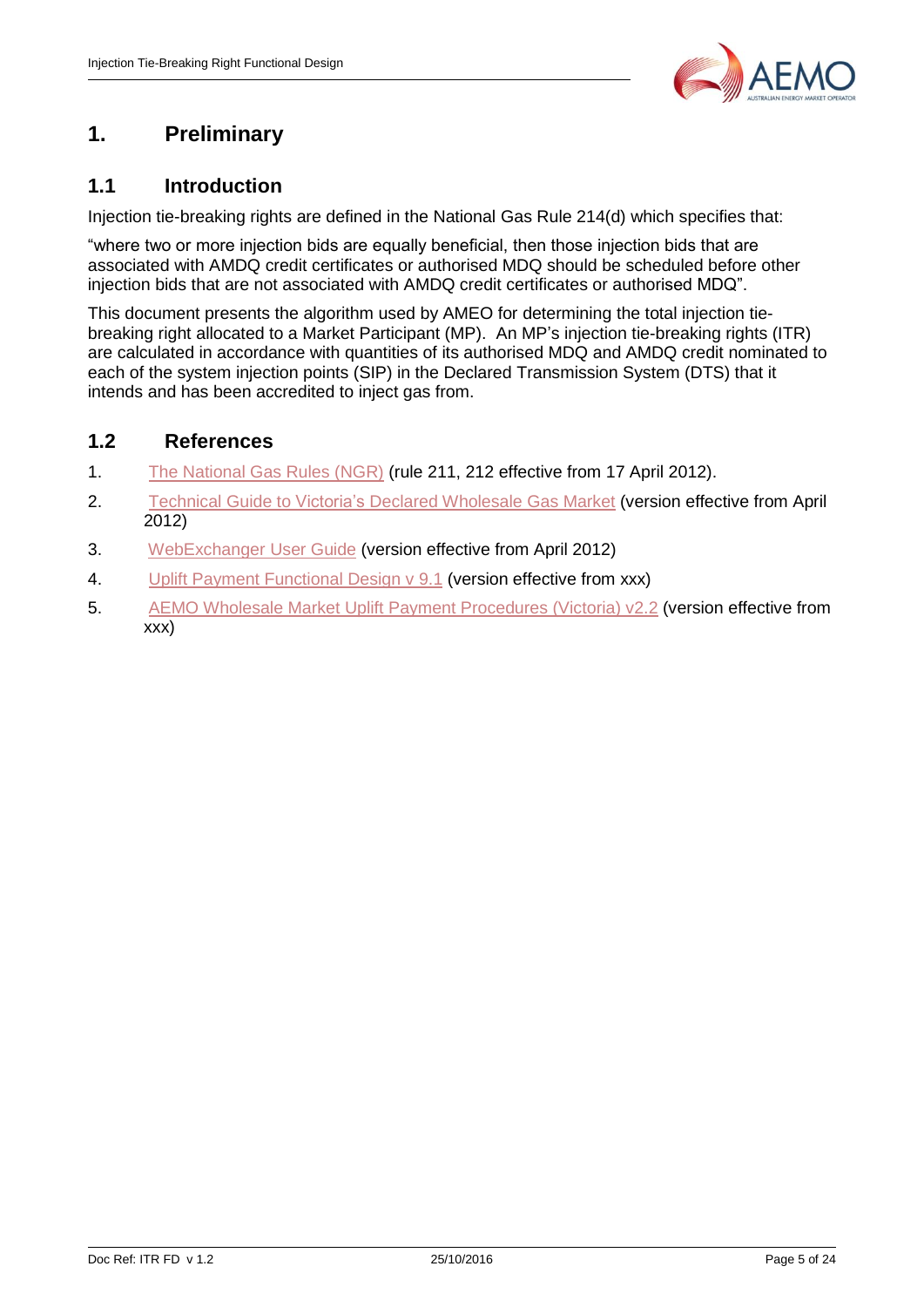

### <span id="page-5-0"></span>**2. Overview of injection tie-breaking rights**

#### <span id="page-5-1"></span>**2.1 Determination of injection tie breaking right**

Injection tie-breaking rights provide MPs with priority rights for tied (equally priced) injection bids. Injection bids associated with injection tie-breaking rights will be scheduled ahead of those that are not associated with injection tie-breaking rights.

Injection tie-breaking rights are calculated:

- for each system injection point (SIP) associated with a close proximity injection point (CPP). Some CPP may only have one single SIP while other CPPs may have multiple SIPs associated with them. See Schedule 3 for the current CPP and the associated SIPs.<sup>1</sup>
- based on authorised MDQ or AMDQ credit which have been allocated to each MP at each designated CPP (the term AMDQ will be used to collectively refer to both authorised MDQ and AMDQ credit). MPs nominate their allocated AMDQ to each SIP associated with the CPP to which the allocated AMDQ is associated with. The nominations are done using the AMDQ nomination WebExchanger.

There are 3 steps in the process for determining a MP's total injection tie-breaking right (ITR) as described below.

- 1. Prior to 5am of each gas day, AEMO settlement system will update each MP's Tariff V and Tariff D authorised AMDQ at the Longford CPP, and AMDQ credit at all CPPs. See details in section 2.
- 2. MPs submit their AMDQ nominations prior to the relevant submission cut-off time.
- 3. For each MP, at each SIP associated with each CPP, and for each schedule during the gas day:
	- a. injection hedge rights (IHR) is calculated based on the nominated AMDQ See details in section 3;
	- b. agency injection hedge rights (AIHR) is calculated if the MPs are recipient of agency injection hedge nominations (AIHN). See details in section 4;
	- c. residual injection hedge rights (RIHR) is calculated. This is the residual quantity of AMDQ not already used as IHR or AIHR. See details in section 5; and
	- d. total tie-breaking rights (ITR) is calculated being the sum of IHR, AIHR and RIHR. See details in section 5.

The overall calculation process is depicted in the flowchart in Figure 1.

<sup>1</sup> <sup>1</sup> New CPP may be created in future and the make-up of each CPP may also change to reflect new SIP added to the given CPP.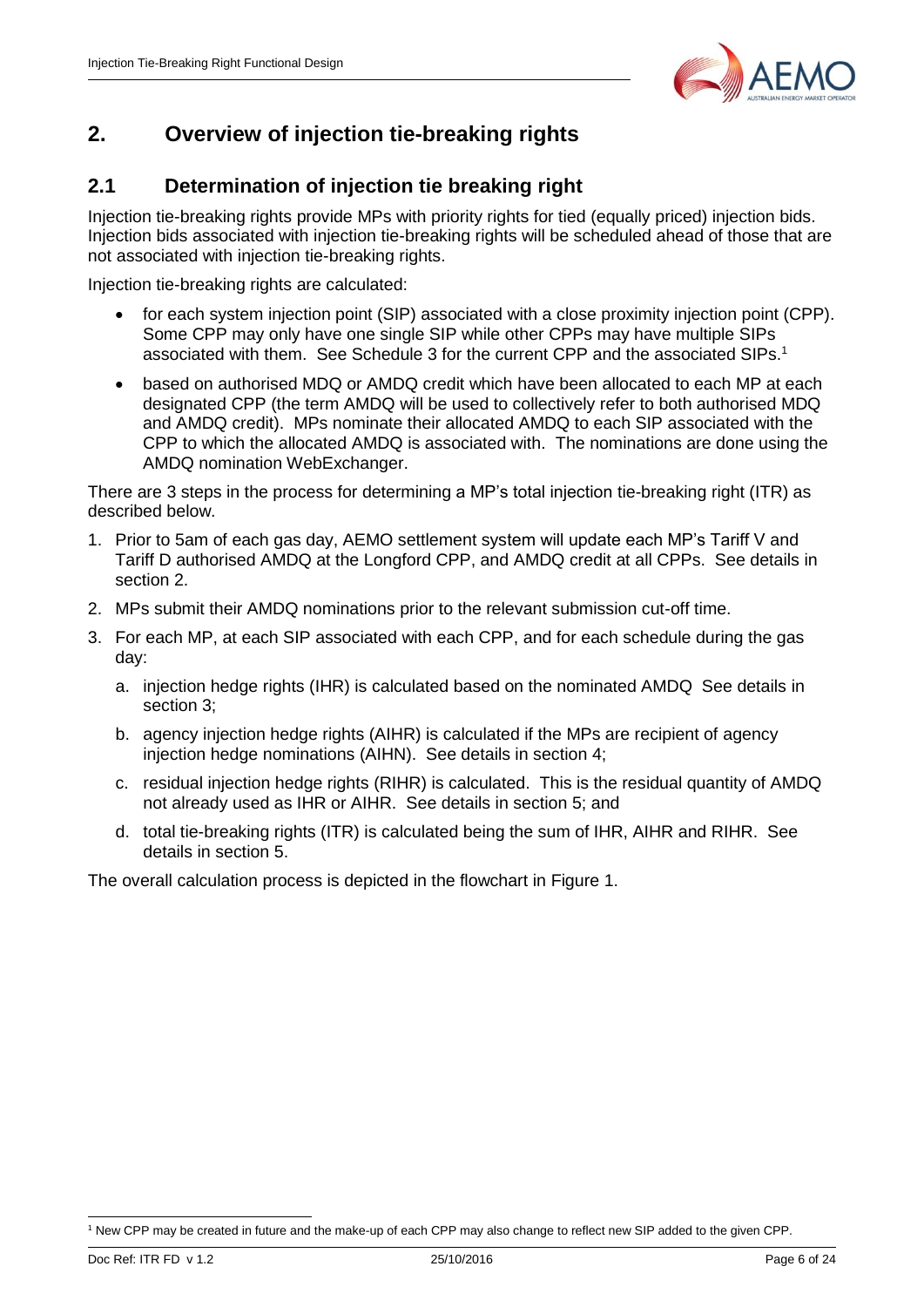



*Figure 1 – Overview of Injection Tie-Breaking Right Calculation Process*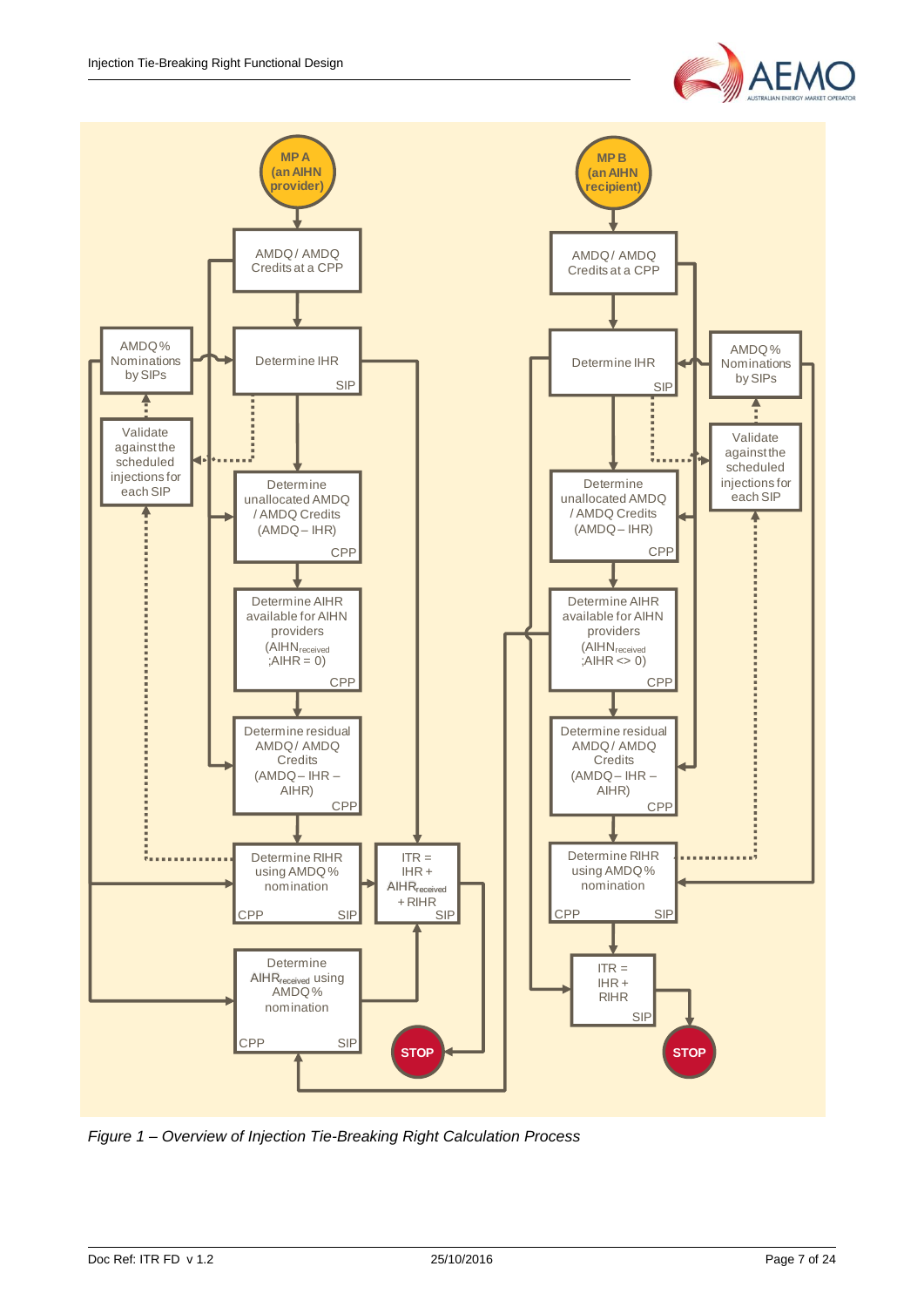

#### <span id="page-7-0"></span>**2.2 Market Participants' authorised MDQ and AMDQ credit**

An MP's authorised MDQ (associated with the Longford CPP) is the sum of its diversified authorised MDQ allocated to Tariff D sites and the hub, and its Tariff V authorised MDQ. The Tariff V authorised AMDQ allocated to a Market Participant is updated daily to account for net changes to the MP's total Tariff V customer numbers (total completed customer gains less total completed customer losses) occurred over the previous gas day.

AMDQ  $_{(ini MP. CPP= LF)}$  = Diversified Auth MDQ  $_{(ini MP. CPP)}$  + V Auth MDQ  $_{(ini MP. CPP)}$ 

An MP's AMDQ credit is the sum of its Diversified AMDQ credit allocated to sites and the hub.

AMDQ  $\text{cred}_{\text{(ini MP. CPP)}} = \text{Diversified AMDQ} \text{cred}_{\text{(ini MP. CPP)}}$ 

For simplicity, an MP's authorised MDQ or AMDQ credit can be represented by the term

AMDQ (inj MP, CPP)

and this generic term will be used throughout the rest of the document.

See reference 4 and 5 for details.

#### <span id="page-7-1"></span>**2.3 Rules for AMDQ nominations**

An MP's injection hedge right (IHR) at a SIP is determined by the amount of AMDQ it nominates to that SIP in accordance with NGR 212(2A) and 212(5A).<sup>2</sup>

*212(2A) By 5:00am on the day on which the gas day commences, a Market Participant may submit to AEMO:*

*(b) a nomination of authorised MDQ or AMDQ credit;*

*....*

*for the gas day.*

*212(5A) An updated nomination of authorised MDQ or AMDQ credit to a system injection point submitted under subrule (4) must be greater than or equal to the lesser of:*

*(a) the current nomination of authorised MDQ or AMDQ credit, whichever is relevant, to that system injection point; and*

*(b) the total quantity of gas scheduled for injection at that system injection point by that Market Participant for the current and preceding scheduling intervals of the gas day.*

1

 $2$  These rules will be effective from 17 April 2012. See details in www.aemc.gov.au.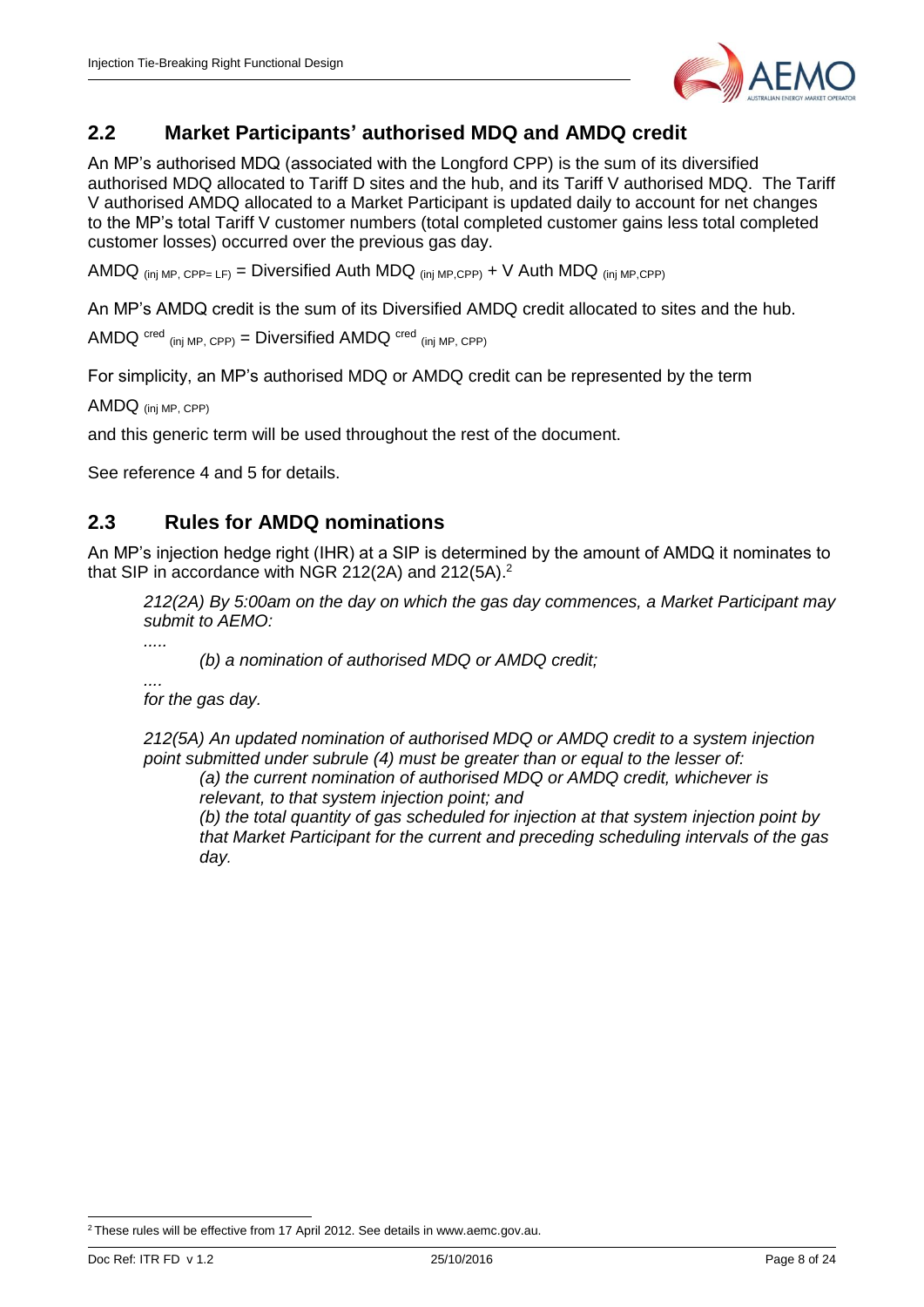

### <span id="page-8-0"></span>**3. Injection hedge right**

#### <span id="page-8-1"></span>**3.1 AMDQ nomination WebExchanger**

Through AMDQ nomination WebExchanger, MPs can nominate their AMDQ (as a percentage, AMDQ%, of their total AMDQ) to each individual system injection point (SIP) at the close proximity injection point (CPP) for the purpose of generating injection tie-breaking rights. The main features are:

- Only the CPPs containing biddable meters are viewable on the screen for the purpose of AMDQ nomination;
- The total nominated AMDQ% cannot exceed 100%, but can be less than 100%;
- An MP can update its AMDQ nominations in subsequent schedules, but the revised total nomination must not be less than the AMDQ needed to support injections that have been scheduled in earlier scheduling horizons.

The following diagram shows a screenshot of the AMDQ nomination WebExchanger:

| Nomination Id:                                 |                                                                                                                                                                                                             |                                    | Last User Id:                    |                                                      |                                                     |  |
|------------------------------------------------|-------------------------------------------------------------------------------------------------------------------------------------------------------------------------------------------------------------|------------------------------------|----------------------------------|------------------------------------------------------|-----------------------------------------------------|--|
|                                                | <new record=""></new>                                                                                                                                                                                       |                                    |                                  | <new record=""></new>                                |                                                     |  |
| <b>Close Proximity Point:</b>                  | Longford                                                                                                                                                                                                    |                                    | Last Updated:                    | <new record=""></new>                                |                                                     |  |
| From gas day: 11-JAN-2012                      |                                                                                                                                                                                                             |                                    | To gas day: 12-JAN-2012          |                                                      |                                                     |  |
| Available AMDQ (GJ): 10222.391                 |                                                                                                                                                                                                             |                                    |                                  |                                                      |                                                     |  |
| Meter                                          |                                                                                                                                                                                                             | <b>AMDO</b><br>Nomination<br>$96*$ | <b>AMDO</b><br>Nomination<br>GJ. | Cumulative<br><b>Used</b><br><b>AMDO</b><br>$9/6$ ** | Cumulative<br><b>Used</b><br><b>AMDO</b><br>$GJ$ ** |  |
| 30000001PC-Longford                            |                                                                                                                                                                                                             | 30.0000                            | 3066.7173                        | 0.0000                                               | 0.0000                                              |  |
| Total:                                         |                                                                                                                                                                                                             | 30.0000                            | 3066,7173                        | 0.0000                                               | 0.0000                                              |  |
| <b>Apply Nomination To:</b><br>Current Gas Day | Note:<br>If you submit this bid for the current gas day (11-JAN-2012), it will be<br>considered for the scheduling horizon starting at 6 PM.<br>* The sum of the AMDO nominations can not be more than 100% |                                    |                                  |                                                      | Submit Amda                                         |  |

<span id="page-8-2"></span>*Figure 2 – A screenshot of AMDQ Nominations WebExchanger*

#### **3.2 AMDQ nominations and adjusted AMDQ nominations**

Injecting MPs nominate the percentage of their AMDQ to each SIP for each CPP using the AMDQ nomination WebExchanger prior to the start of the gas day. In general, an injecting MP is expected to nominate all its AMDQ to maximise its injection tie-breaking. However, there are two possible scenarios when an injecting MP does not nominate 100% of its AMDQ at a CPP to the relevant SIPs:

- allocation errors due to data entry errors.
- the MP has arranged with other MPs to inject on its behalf at the relevant SIPs, and therefore intends to transfer some of its AMDQ as agency injection hedge right (AIHR) to other injecting MPs to support the latter's injection tie-breaking rights.

The nominated AMDQ percents may be updated in reschedules in accordance with NGR 212(5A).

- $\circ$  If a MP's re-nominated AMDQ% for any SIP for the relevant CPP is lower than the cumulative AMDQ% used up to the end of the current scheduling interval for that SIP, the AMDQ WEX will reject the values.
- $\circ$  Unless the MP re-submits valid values the last valid AMDQ% values will be used.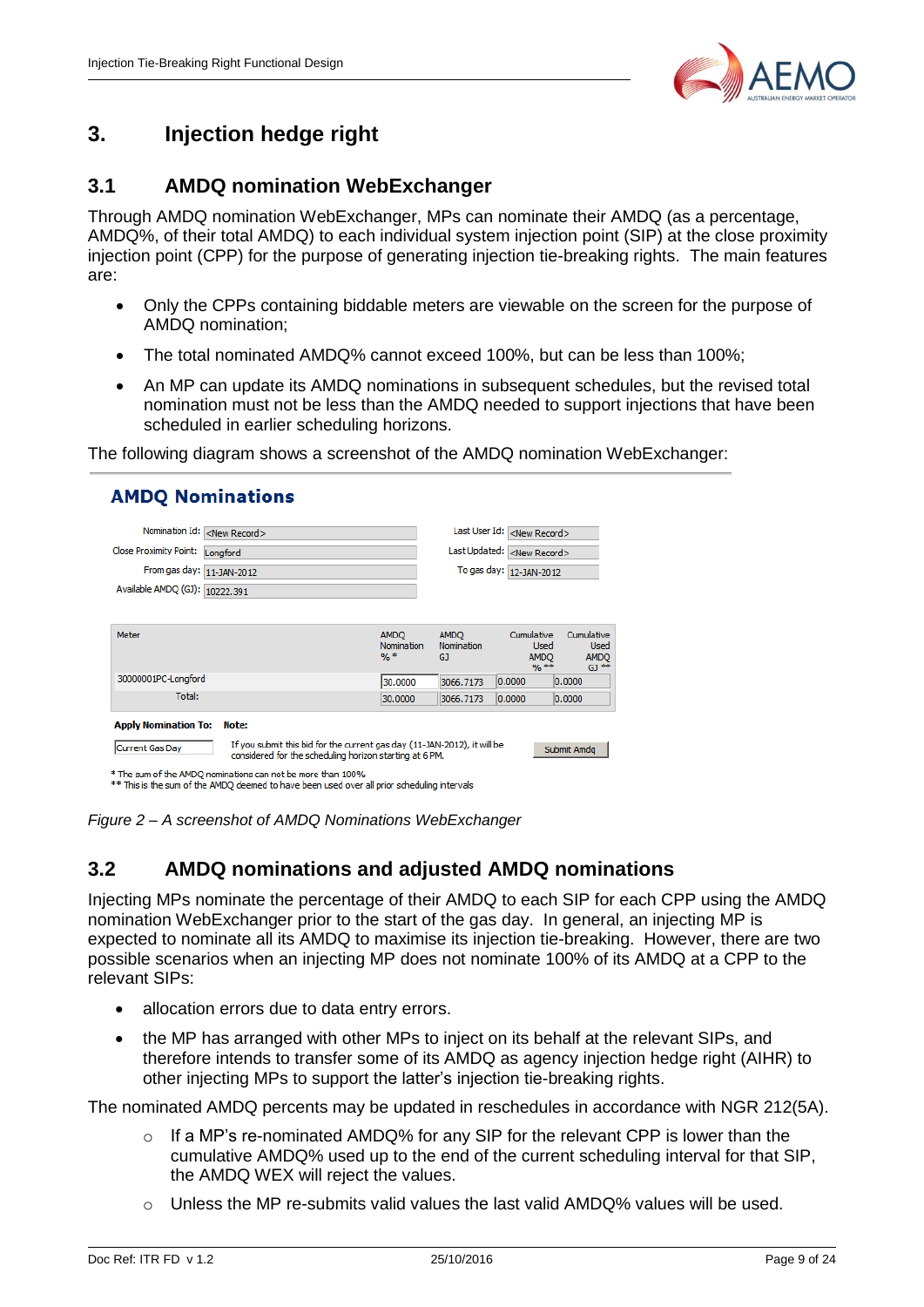

 $\circ$  If an MP does not nominate AMDQ% at the beginning of a Gas Day then the AMDQ% for all SIPs will be set to zero by default.

The following outlines the steps involved in the calculations of the adjusted AMDQ%.

#### Calculation of adjusted AMDQ nominations

For each injecting Market Participant (inj MP) injecting from an SIP (point) at a given CPP, and the first schedule S=1 of the gas day,

If the nominated AMDQ% is null

the adjusted AMDQ% is set to zero for all SIPs.

Else

the adjusted AMDQ% (AMDQ <sup>adj</sup> pct (inj MP, point, CPP, S=1)) is equal to the nominated  $AMDQ\%$  (AMDQ nom pct (inj MP, point, CPP, S=1))

For each injecting Market Participant (inj MP) injecting from an SIP (point) at a given CPP and for re-schedules S>1 of the gas day,

If the nominated AMDQ% (AMDQ nom pct (inj MP, point, CPP, S, S>1)) is less than the cumulative used AMDQ% (Cum\_AMDQ  $_{GJ}$  (inj MP, point, CPP, S-1, S>1)) for the previous schedule for any close proximity SIP

the adjusted AMDQ% AMDQ  $^{adj}$  pct (inj MP, point, CPP, S, S>1) is set equal to the adjusted AMDQ% of the previous schedule AMDQ adj pct (inj MP, point, CPP, S-1, S>1)

Else

the adjusted AMDQ% AMDQ <sup>adj</sup> pct (inj MP, point, CPP, S, S>1) is equal to the nominated  $AMDQ$   $(AMDQ$  nom pct (inj MP, point, CPP, S, S>1)

This is calculated as follows:

For S=1,

If AMDQ nom pct (inj MP, point, CPP,  $S=1$ ) = NULL then

 $AMDQ$  adj pct (in MP, point, CPP, S=1) = 0

Else

```
AMDQ <sup>adj</sup> pct (inj MP, point, CPP, S=1) = AMDQ <sup>nom</sup> pct (inj MP, point, CPP, S=1)
```
For S>1,

If AMDQ nom pct (inj MP, point, CPP, S>1) < Cum\_AMDQ pct (inj MP, point, CPP, S-1, S>1) OF is NULL for any close proximity injection point then

 $AMDQ$  <sup>adj</sup> pct (inj MP, point, CPP, S>1) =  $AMDQ$  <sup>adj</sup> pct (inj MP, point, CPP, S-1, S>1)

Else

 $AMDQ$  <sup>adj</sup> pct (inj MP, point, CPP, S>1) =  $AMDQ$  <sup>nom</sup> pct (inj MP, point, CPP, S, S>1)

where

The cumulative used AMDQ% Cum\_AMDQ  $_{pot (ini MP, point, CPP, S>1)}$  for a close proximity SIP is defined in accordance with 3.3 below.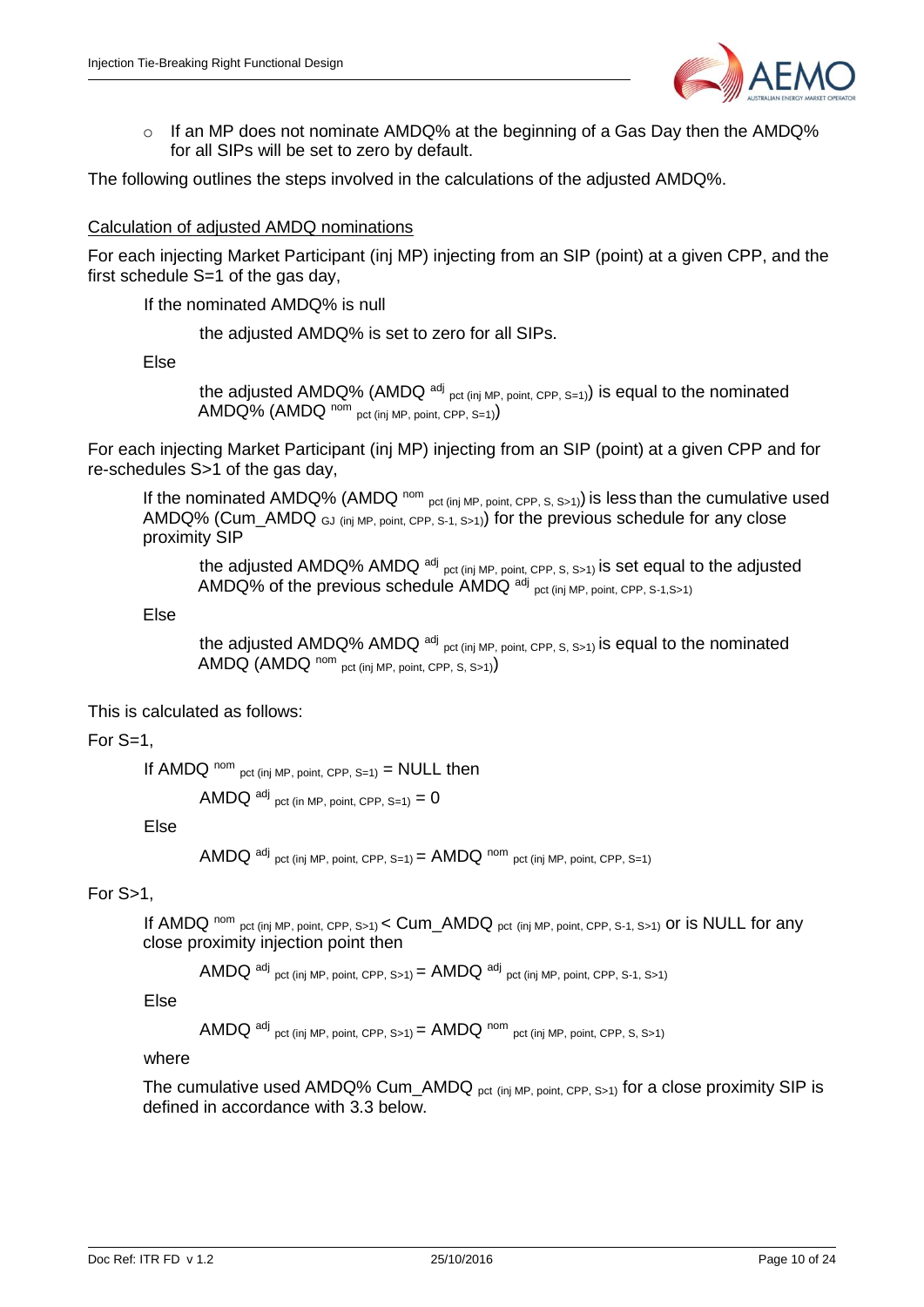

#### <span id="page-10-0"></span>**3.3 Injection hedge rights and used AMDQ**

For each Market Participant (inj MP) injecting from an SIP (point) at a given CPP, and for each schedule S of the gas day.

The injection hedge right (IHR<sub>(inj MP, point, CPP, S)</sub>) for each SIP is determined by multiplying the adjusted AMDQ percentage (AMDQ <sup>adj</sup> <sub>pct (inj MP, point, CPP, S)</sub>) with the relevant authorised MDQ or AMDQ credit (AMDQ (inj MP, CPP)) for that CPP held by the Market Participant. This is calculated as per the formula below.

If AMDQ (inj MP, CPP) is NULL then

AMDQ  $_{(ini MP. CPP)} = 0$ 

Else

 $IHR_{(inj MP, point, CPP, S)} = AMDQ_{(inj MP, CPP)} * AMDQ^{adj}_{pct (inj MP, point, CPP, S)}$ 

• The cumulative quantity of scheduled injections Cum  $Q_i$  (inj MP, point, CPP, S) equals the sum of the scheduled injection quantities (Qi) up to the end of the current scheduling interval SI. This is calculated as per the formula below.

Cum\_Qi (inj MP, point, CPP, S) =  $\Sigma$  SI=1,..,S Qi (inj MP, point, CPP, SI, S)

If Qi (inj MP, point, CPP, SI, S) is NULL then

 $Qi$  (inj MP, point, CPP, SI, S) = 0

• The cumulative amount of used AMDQ, Cum\_AMDQ  $_{GJ (ini MP, point, CPP, S)}$ , equals the lesser of the sum of injection hedge right (IHR) and residual injection hedge right (RIHR) and the cumulative scheduled injection. This is calculated as per the formula below.

 $Cum\_AMDQ$  GJ (inj MP, point, CPP, S) = Min (IHR (inj MP, point, CPP, S) + RIHR (inj MP, point, CPP, S),

 $Cum$  Qi (inj MP, point, CPP, S))

where

RIHR (inj MP, point, CPP, S) is the residual injection hedge right calculated in section 5.1.

• The cumulative percentage of used  $AMDQ$  (Cum\_AMD $Q_{pot (ini MP, point, CPP, S)}$ ) equals the cumulative used AMDQ divided by the AMDQ held by the Market Participant. This is calculated as per the formula below.

If AMDQ  $_{(inj MP, CPP)} = 0$  then

 $Cum\_AMDQ_{pot (ini MP. point. CPP)} = 0$ 

Else

 $Cum\_AMDQ_{pot}$  (inj MP, point, CPP, S) =  $Cum\_AMDQ_{GJ}$  (inj MP, point, CPP, S) /  $AMDQ_{div}$  (inj MP, CPP)

#### <span id="page-10-1"></span>**3.4 Examples**

The following examples assume:

- the Market Participant has an AMDQ of 100GJ:
- the Market Participant uses all of its AMDQ to support its IHN. As such the total AMDQ% nominated to the SIPs is 100%;
- there are 2 schedules and 2 SIPs at the given CPP:
- there is no tie-breaking in schedule 1; and
- SIP1 fails in schedule 2 and tie-breaking is critical at SIP2 in schedule 2.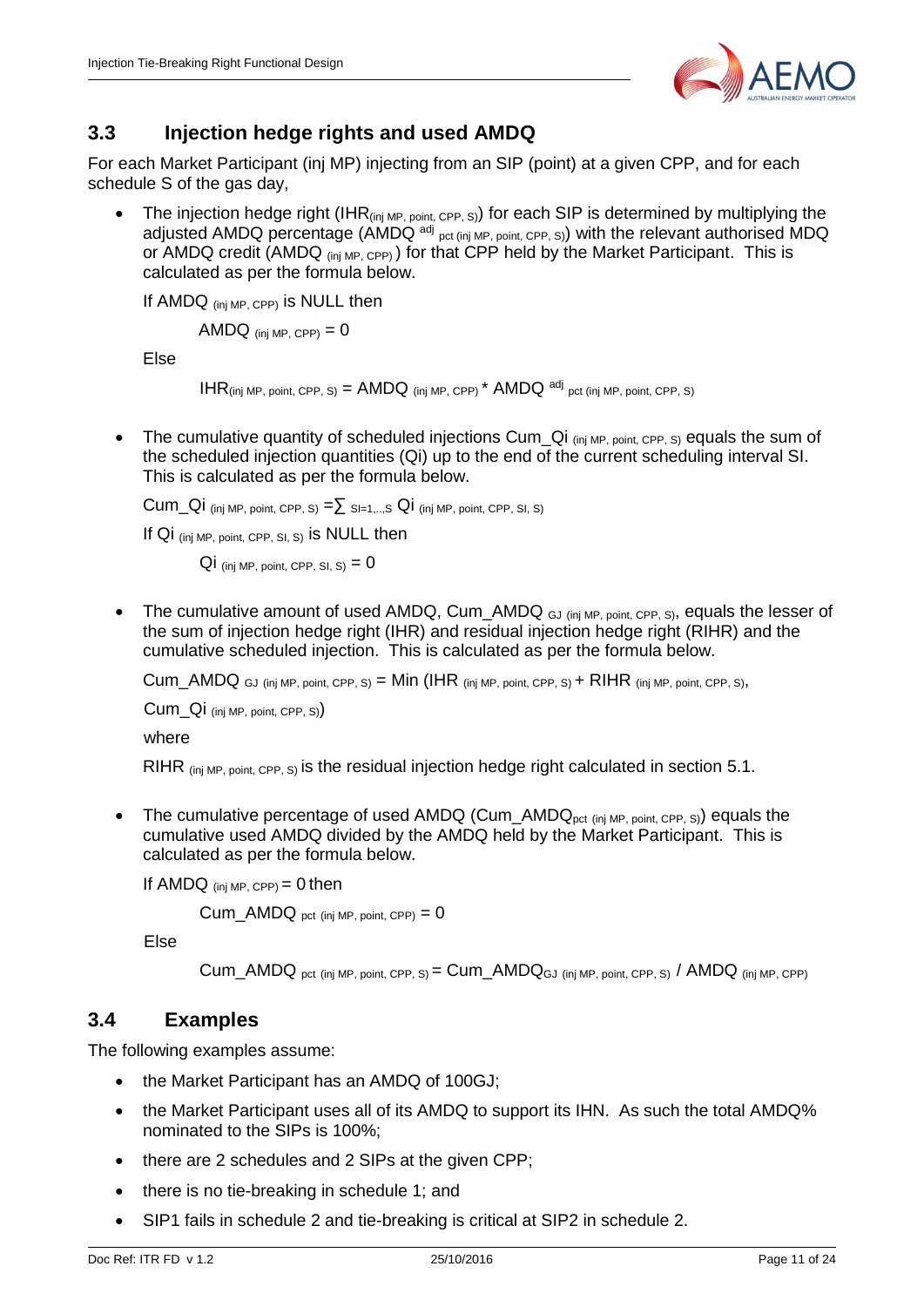

For schedule 1in examples 1-3 below, the

- MP nominates 60% and 40% of its AMDQ to SIP1 and SIP2 respectively and effectively allocates 60GJ and 40GJ of injection hedge rights to these SIPs.
- scheduled injection for scheduling interval 1 is 25GJ and 20GJ for SIP1 and SIP2 respectively.
- Quantity of AMDQ deemed to have been used is 25GJ and 20GJ (25% and 20%) for SIP1 and SIP2 respectively.

Different possible market outcomes can occur depending on the Market Participant behaviour in schedule 2.

Note that the subscript x in Table 1 to Table 4 denotes inj  $MP = x$ .

**Scenario 1**: The Market Participant re-nominates its AMDQ% lower and the renominated values are not less than the cumulative used AMDQ%

*Table 1: Determination of injection hedge right with valid resubmitted AMDQ nominations*

|                                               |                                    | <b>Market Participant x</b> |                  |            |                  |                  |            |
|-----------------------------------------------|------------------------------------|-----------------------------|------------------|------------|------------------|------------------|------------|
|                                               |                                    |                             | Schedule 1       |            | Schedule 2       |                  |            |
|                                               | <b>Variable</b>                    | SIP <sub>1</sub>            | SIP <sub>2</sub> | <b>CPP</b> | SIP <sub>1</sub> | SIP <sub>2</sub> | <b>CPP</b> |
| Available AMDQ (GJ)                           | AMDQ $(x, CPP)$                    | 100                         |                  |            |                  |                  |            |
| 1. Market Participants' inputs via WEX        |                                    |                             |                  |            |                  |                  |            |
| % AMDQ splits between SIPs                    | AMDQ nom<br>pct (x, point, CPP, S) | 60%                         | 40%              |            | 25%              | 75%              |            |
| Warning message on WEX screen                 |                                    |                             |                  |            |                  |                  |            |
| Adjusted % AMDQ splits between SIPs           | AMDQ adj pct (x, point, CPP, S)    | 60%                         | 40%              | 100%       | 25%              | 75%              | 100%       |
| 2. Injection hedge rights (GJ)                |                                    |                             |                  |            |                  |                  |            |
| <b>IHR</b>                                    | $HR_{(x, point, CPP, S)}$          | 60                          | 40               | 100        | 25               | 75               | 100        |
| 3. Cumulative AMDQ/scheduled injections (GJ)  |                                    |                             |                  |            |                  |                  |            |
| Scheduled injections for current SI           | $Qi$ (x, point, CPP, SI, S)        | 25                          | 20               | 45         | $\mathbf{0}$     | 35               | 35         |
| Cum scheduled injections including current SI | Cum_Qi (x, point, CPP, S)          | 25                          | 20               | 45         | 25               | 55               | 80         |
| <b>Cum used AMDQ GJ</b>                       | Cum_AMDQ GJ (x, point, CPP, S)     | 25                          | 20               | 45         | 25               | 55               | 80         |
| Cum used AMDQ %                               | Cum_AMDQ pct (x, point, CPP, S)    | 25%                         | 20%              | 45%        | 25%              | 55%              | 80%        |

Table 1 shows that for schedule 2,

- the MP re-nominates 25% and 75% of its AMDQ to SIP1 and SIP2 respectively and effectively moves 35% of its original AMDQ nominations from SIP1 to SIP2 in an effort to increase IHR at SIP2;
- the renominated AMDQ% are valid and accepted by the system (ie not less than the cumulative used AMDQ for preceding and current scheduling intervals).
- the MP achieves a total scheduled injection of 80GJ for the gas day for that CPP.

**Scenario 2:** The Market Participant re-nominates its AMDQ% lower and the renominated values are less than the cumulative used AMDQ%.

*Table 2: Determination of injection hedge right with invalid resubmitted AMDQ nominations*

|                                        |                                 | Market Participant x |                  |            |                  |                       |            |
|----------------------------------------|---------------------------------|----------------------|------------------|------------|------------------|-----------------------|------------|
|                                        |                                 | Schedule 1           |                  |            | Schedule 2       |                       |            |
|                                        | <b>Variable</b>                 | SIP <sub>1</sub>     | SIP <sub>2</sub> | <b>CPP</b> | SIP <sub>1</sub> | SIP <sub>2</sub>      | <b>CPP</b> |
| Available AMDQ (GJ)                    | AMDQ(x, CPP)                    | 100                  |                  |            |                  |                       |            |
| 1. Market Participants' inputs via WEX |                                 |                      |                  |            |                  |                       |            |
| % AMDQ splits between SIPs             | AMDQ nom pct (x, point, CPP, S) | 60%                  | 40%              |            | 10%              | 90%                   |            |
| Warning message on WEX screen          |                                 |                      |                  |            |                  | alert message appears |            |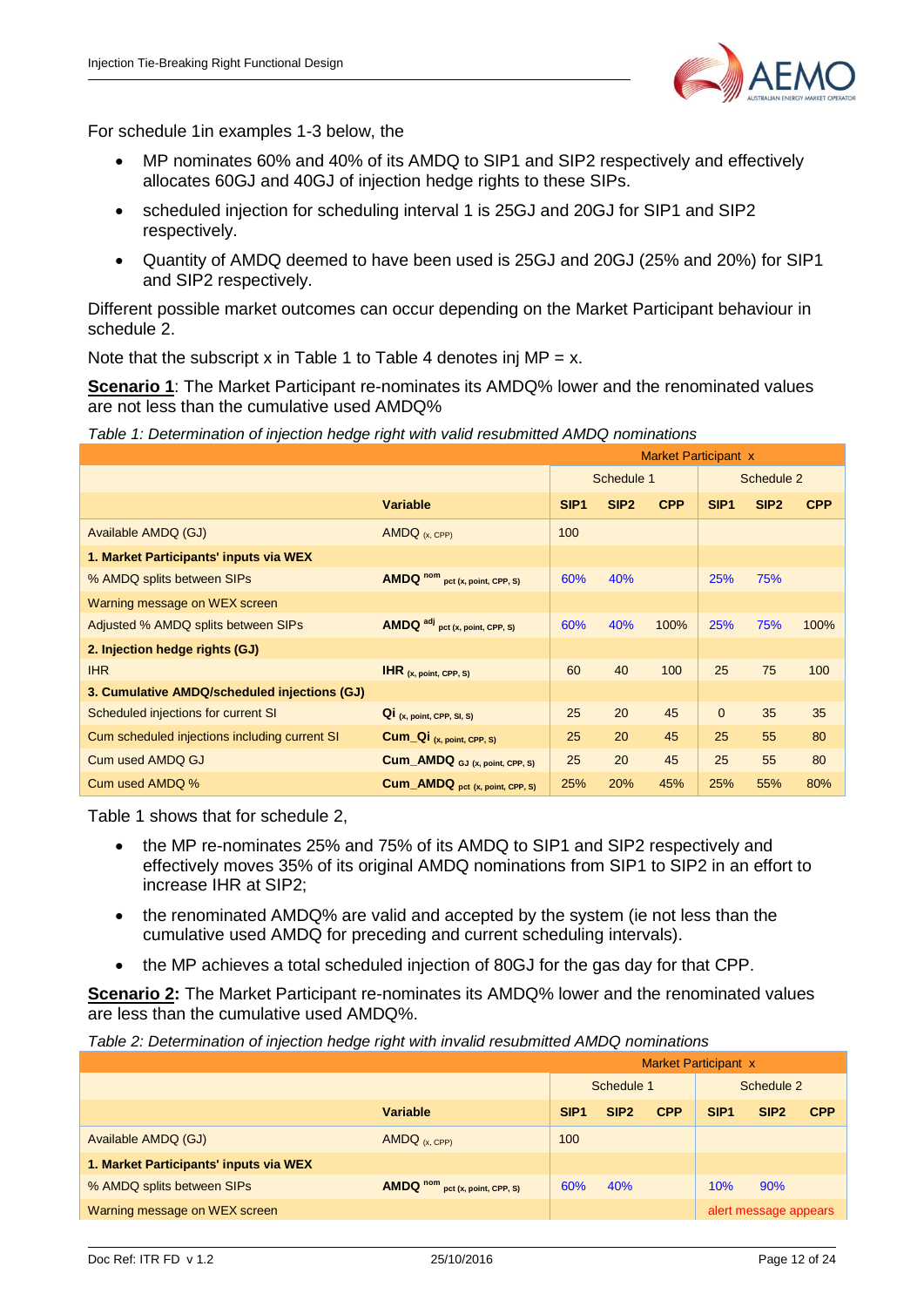

|                                               |                                        |     |     | <b>Market Participant x</b> |          |     |      |
|-----------------------------------------------|----------------------------------------|-----|-----|-----------------------------|----------|-----|------|
| Adjusted % AMDQ splits between SIPs           | <b>AMDQ</b> adj pct (x, point, CPP, S) | 60% | 40% | 100%                        | 60%      | 40% | 100% |
| 2. Injection hedge rights (GJ)                |                                        |     |     |                             |          |     |      |
| <b>IHR</b>                                    | $H$ R $(x, point, CPP, S)$             | 60  | 40  | 100                         | 60       | 40  | 100  |
| 3. Cumulative AMDQ/scheduled injections (GJ)  |                                        |     |     |                             |          |     |      |
| Scheduled injections for current SI           | $Q_i$ (x, point, CPP, SI, S)           | 25  | 20  | 45                          | $\Omega$ | 20  | 20   |
| Cum scheduled injections including current SI | Cum_Qi (x, point, CPP, S)              | 25  | 20  | 45                          | 25       | 40  | 65   |
| Cum used AMDQ GJ                              | Cum_AMDQ GJ (x, point, CPP, S)         | 25  | 20  | 45                          | 25       | 40  | 65   |
| Cum used AMDQ %                               | Cum_AMDQ pct (x, point, CPP, S)        | 25% | 20% | 45%                         | 25%      | 40% | 65%  |

Table 2 shows that for schedule 2,

- the MP re-nominates 10% and 90% of its AMDQ to SIP1 and SIP2 respectively.
- because the renominated AMDQ% for SIP1 is less than the cumulative used AMDQ% of 25% in schedule 1 the re-submitted values are rejected.
- A warning message is displayed on the WEX screen requesting the MP to re-submit the values.
- The MP fails to re-submit valid AMDQ%. The last valid adjusted AMDQ% in S1 are used, i.e. 60% and 40% for SIP1 and SIP2 respectively.
- As a result, the MP over-allocates its AMDQ to the failed SIP1 and fails to move its AMDQ to SIP2. It only achieves 65GJ of scheduled injection for the gas day for that CPP.

**Scenario 3**: The Market Participant does not re-submit its AMDQ% in schedule 2.

*Table 3: Determination of injection hedge right with no AMDQ nominations in schedule 2*

|                                               |                                 | <b>Market Participant x</b> |                  |            |                  |                  |            |
|-----------------------------------------------|---------------------------------|-----------------------------|------------------|------------|------------------|------------------|------------|
|                                               |                                 |                             | Schedule 1       |            | Schedule 2       |                  |            |
|                                               | <b>Variable</b>                 | SIP <sub>1</sub>            | SIP <sub>2</sub> | <b>CPP</b> | SIP <sub>1</sub> | SIP <sub>2</sub> | <b>CPP</b> |
| Available AMDQ (GJ)                           | AMDQ $(x, CPP)$                 | 100                         |                  |            |                  |                  |            |
| 1. Market Participants' inputs via WEX        |                                 |                             |                  |            |                  |                  |            |
| % AMDQ splits between SIPs                    | AMDQ nom pct (x, point, CPP, S) | 60%                         | 40%              |            |                  |                  |            |
| Warning message on WEX screen                 |                                 |                             |                  |            |                  |                  |            |
| Adjusted % AMDQ splits between SIPs           | AMDQ adj pct (x, point, CPP, S) | 60%                         | 40%              | 100%       | 60%              | 40%              | 100%       |
| 2. Injection hedge rights (GJ)                |                                 |                             |                  |            |                  |                  |            |
| <b>IHR</b>                                    | $HR_{(x, point, CPP, S)}$       | 60                          | 40               | 100        | 60               | 40               | 100        |
| 3. Cumulative AMDQ/scheduled injections (GJ)  |                                 |                             |                  |            |                  |                  |            |
| Scheduled injections for current SI           | $Q_i$ (x, point, CPP, SI, S)    | 25                          | 20               | 45         | $\Omega$         | 20               | 20         |
| Cum scheduled injections including current SI | Cum_Qi (x, point, CPP, S)       | 25                          | 20               | 45         | 25               | 40               | 65         |
| Cum used AMDQ GJ                              | Cum_AMDQ GJ (x, point, CPP, S)  | 25                          | 20               | 45         | 25               | 40               | 65         |
| Cum used AMDQ %                               | Cum_AMDQ pct (x, point, CPP, S) | 25%                         | 20%              | 45%        | 25%              | 40%              | 65%        |

Table 3 shows that for schedule 2,

- the MP does not re-nominate.
- the last valid adjusted AMDQ% in S1 are used, i.e. 60% and 40% for SIP1 and SIP2 respectively.
- the MP achieves the same market outcome as in scenario 2.

**Scenario 4**: The Market Participant does not nominate in schedule 1.

*Table 4: Determination of injection hedge right with no AMDQ nominations in schedule 1*

Market Participant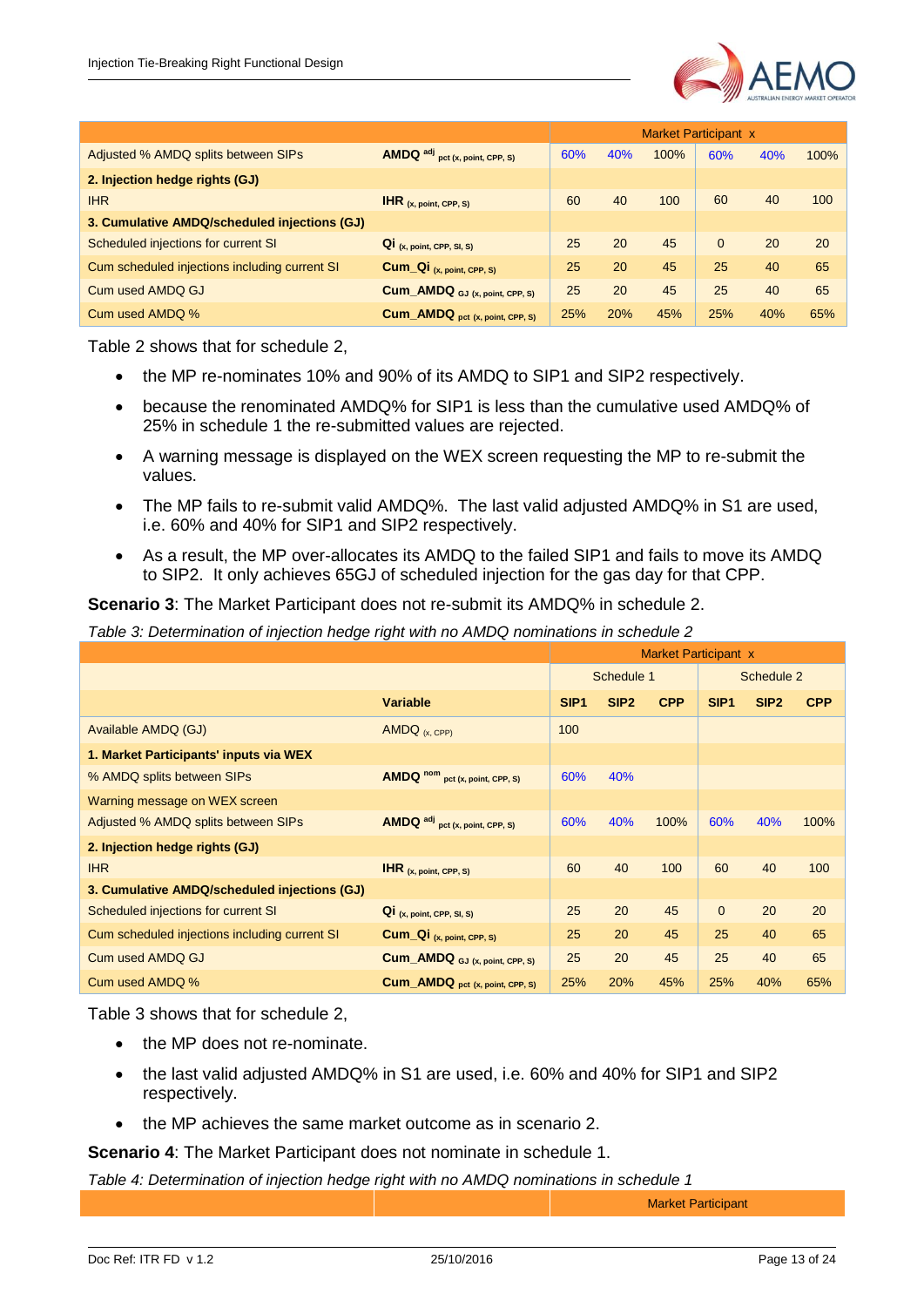

|                                               |                                    | <b>Market Participant</b> |                  |              |                  |                  |            |
|-----------------------------------------------|------------------------------------|---------------------------|------------------|--------------|------------------|------------------|------------|
|                                               |                                    |                           | Schedule 1       |              | Schedule 2       |                  |            |
|                                               | <b>Variable</b>                    | SIP <sub>1</sub>          | SIP <sub>2</sub> | <b>CPP</b>   | SIP <sub>1</sub> | SIP <sub>2</sub> | <b>CPP</b> |
| Available AMDQ (GJ)                           | AMDQ $(x, CPP)$                    | 100                       |                  |              |                  |                  |            |
| 1. Market Participants' inputs via WEX        |                                    |                           |                  |              |                  |                  |            |
| % AMDQ splits between SIPs                    | AMDQ nom<br>pct (x, point, CPP, S) |                           |                  |              | 10%              | 90%              |            |
| Warning message on WEX screen                 |                                    |                           |                  |              |                  |                  |            |
| Adjusted % AMDQ splits between SIPs           | AMDQ adj pct (x, point, CPP, S)    | 0%                        | 0%               | $0\%$        | 10%              | 90%              | 100%       |
| 2. Injection hedge rights (GJ)                |                                    |                           |                  |              |                  |                  |            |
| <b>IHR</b>                                    | $HR_{(x, point, CPP, S)}$          | $\mathbf{0}$              | 00               | $\mathbf{0}$ | 10               | 90               | 100        |
| 3. Cumulative AMDQ/scheduled injections (GJ)  |                                    |                           |                  |              |                  |                  |            |
| Scheduled injections for current SI           | $Q_i$ (x, point, CPP, SI, S)       | 25                        | 20               | 45           | $\mathbf{0}$     | 20               | 20         |
| Cum scheduled injections including current SI | Cum_Qi (x, point, CPP, S)          | 25                        | 20               | 45           | 25               | 40               | 65         |
| Cum used AMDQ GJ                              | Cum_AMDQ GJ (x, point, CPP, S)     | $\mathbf{0}$              | $\mathbf{0}$     | $\mathbf{0}$ | 10 <sup>1</sup>  | 40               | 50         |
| Cum used AMDQ %                               | Cum_AMDQ pct (x, point, CPP, S)    | 0%                        | 0%               | 0%           | 10%              | 40%              | 50%        |

- Table 4 shows that in schedule 2, the MP:
- does not nominate its AMDQ% in schedule 1. No injection hedge right is allocated to this MP in schedule 1. Because there is no tie-breaking in S1 there is no impact on the MP's scheduled injections.
- nominates 10% and 90% of its AMDQ to SIP1 and SIP2 respectively. The nominated AMDQ% are valid and accepted by the system.
- under-allocates its AMDQ to SIP1 and over-allocated its AMDQ to SIP2 in schedule 2 and the total scheduled injection at the CPP is only 50GJ.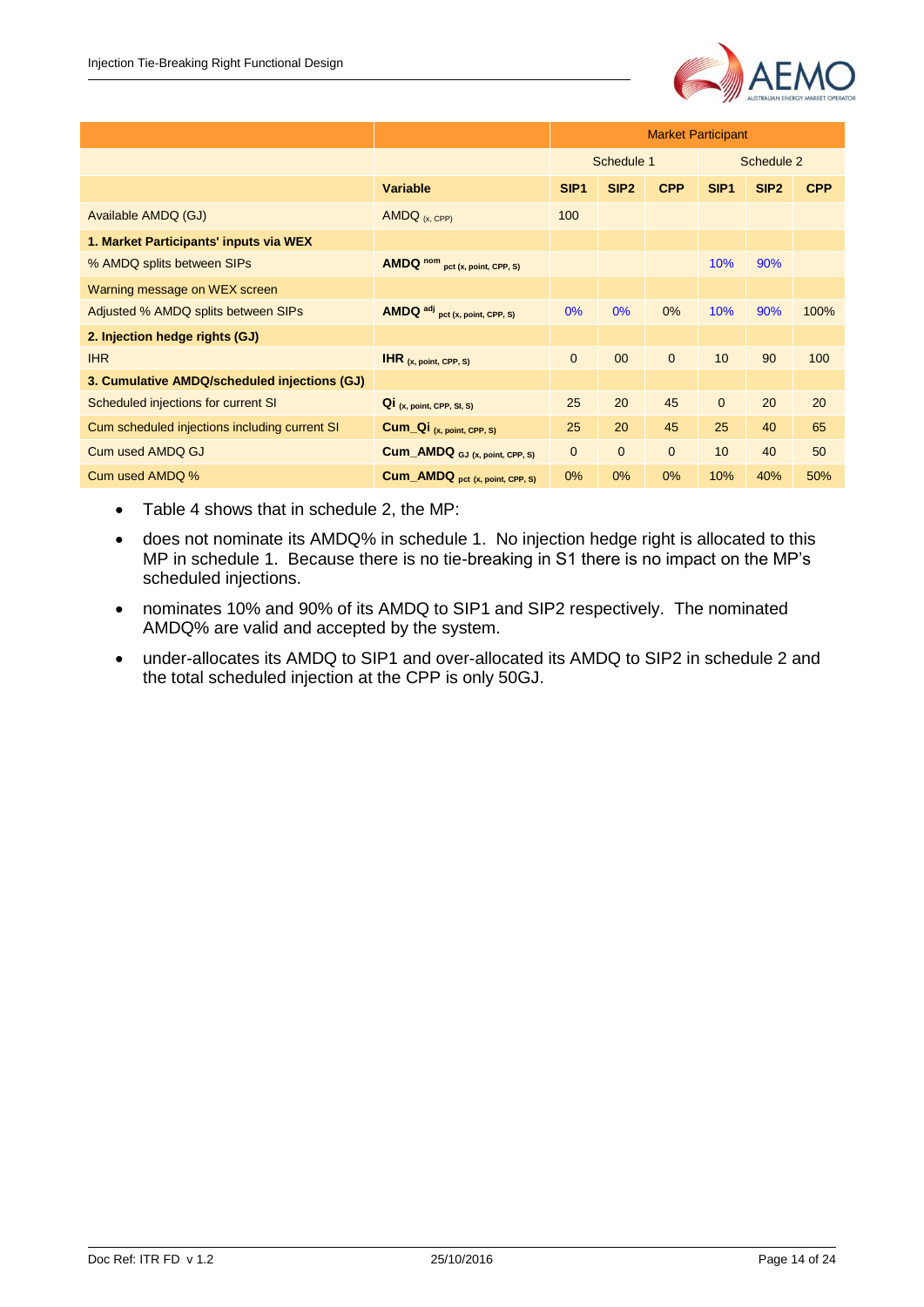

## <span id="page-14-0"></span>**4. Agency injection hedge rights**

#### <span id="page-14-1"></span>**4.1 A recap of agency injection hedge nominations**

When an MP wishes to nominate a portion of its scheduled injection at a SIP to be used by another (or multiple) MP(s) to generate uplift hedge for the latter MP(s), this is called an Agency Injection Hedge Nomination (AIHN).

There are at least two parties involved in the AIHN.

The injecting MP (inj MP) for AIHN:

- normally holds spare injection capacity at a SIP and contracts with recipient MPs to transfer some of its scheduled injection quantity at that SIP to support the recipient MPs' uplift hedge;
- must submit AIHN to all the contracted recipient MPs using the AIHN WebExchanger. The required information includes the name of the recipient MP, the AIHN, the CPP, the nomination period and the allocation method for its scheduled injections; and
- must use the achieved injections to first satisfy its injection hedge nomination (IHN) before meeting the AIHN requirements. If there is not sufficient gas injection to meet all recipient MPs' AIHN then one of the following allocation methods – as nominated by the injecting MP – will apply.

#### *Table 5: Agency injection hedge nomination method*

| <b>Option</b> | <b>Description</b>                                                                                                                                                                                                                                                                                                                                                                                 |
|---------------|----------------------------------------------------------------------------------------------------------------------------------------------------------------------------------------------------------------------------------------------------------------------------------------------------------------------------------------------------------------------------------------------------|
| Pro-rata      | Under this option, gas will be allocated proportionately (in % terms) among all recipient participants based<br>on the AIHN.                                                                                                                                                                                                                                                                       |
| Preference    | Under this option, gas will be allocated to the first recipient MP at the top of the priority list<br>If there is spare injection after meeting the above requirement it will be used to meet the second AIHN in<br>the priority list. The allocation process continues down the list until all the available injection quantity is<br>fully allocated to the nominated recipient MPs in the list. |

The recipient MP (Rmp) for AIHN:

- normally holds spare AMDQ but cannot achieve sufficient injections from the associated CPP to support its uplift hedge;
- will receive agency injection hedge from the injecting MP if the AIHN is met; and
- may provide some of its unused AMDQ to the injecting MP to support the latter's injection tie-breaking right via agency injection hedge right (AIHR).

An injecting MP at a SIP can be a recipient of AIHN at a SIP if other parties have been contracted to inject on its behalf at that SIP.

The AIHR is determined by the following process:

- Calculate the amount of AMDQ for each injecting MP which has not been allocated as its IHR. This is to determine whether that injecting MP has excess AMDQ to support its AIHN if it wishes another MP to inject on its behalf. See section 4.2 below.
- Calculate the total AIHR for each injecting MP received from all the recipient MPs for which it will inject on behalf of. See section 4.3 below.

#### <span id="page-14-2"></span>**4.2 Calculate AMDQ not allocated as Injection hedge right**

The amount of unallocated AMDQ for an injecting MP at each CPP in schedule S, AMDQ<sup>UA1</sup> (Inj MP, c<sub>PP, S)</sub>, is the residual amount of AMDQ not allocated as IHR. In general, injecting MPs will allocate all of its AMDQ in order to achieve the optimal injection tie-breaking rights.

The unallocated AMDQ is calculated as follows.

AMDQ<sup>UA1</sup> (inj MP, CPP, S) = AMDQ (inj MP, CPP)  $\sim \sum$  point =1,..,n IHR (Inj MP, point, CPP, S)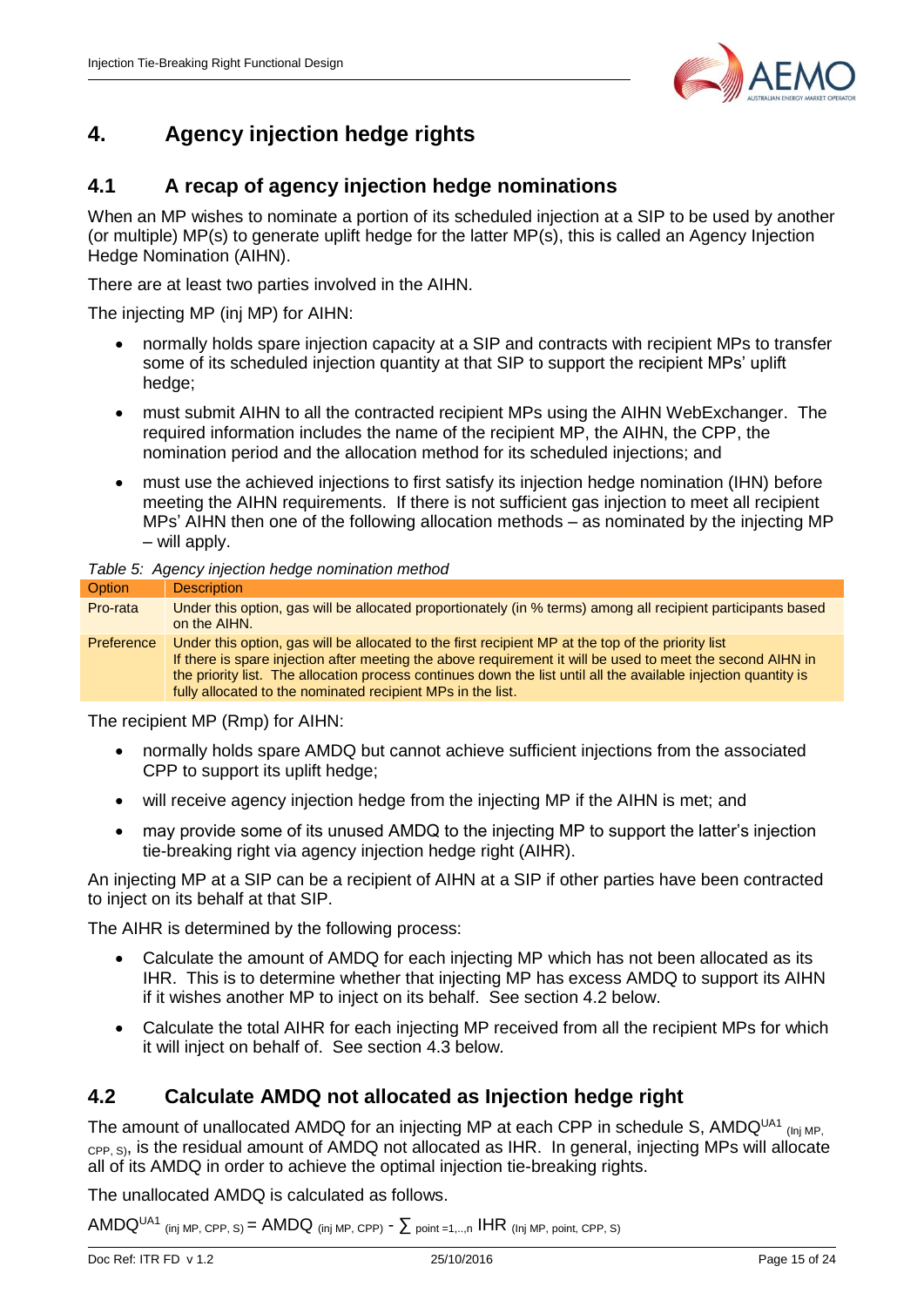

#### *Table 6: Determination of unallocated AMDQ*

| Injecting<br><b>MP</b> | <b>Close Proximity Point</b><br>(CPP) | AMDQ (inj MP,<br>CPP) | Point         | AMDQ adj pct (inj MP, point, CPP,<br>S>1 | $H$ R (inj MP, point,<br>CPP, S) | AMDQUA1 (inj MP,<br>CPP) |  |
|------------------------|---------------------------------------|-----------------------|---------------|------------------------------------------|----------------------------------|--------------------------|--|
| $\sf X$                | Longford                              | 100                   | LF            | $0\%$                                    | $\mathbf 0$                      | $= 100 - (0 + 20)$       |  |
|                        |                                       |                       | <b>VicHub</b> | 20%                                      | 20                               | $= 100 - 20$<br>$= 80$   |  |
| Y                      | Longford                              | 100                   | LF            | 20%                                      | 20                               | $= 100 - (20 + 30)$      |  |
|                        |                                       |                       | <b>VicHub</b> | 30%                                      | 30                               | $= 100 - 50$<br>$= 50$   |  |
| Z                      | Longford                              | 100                   | LF.           | 50%                                      | 50                               | $= 100 - (50 + 50)$      |  |
|                        |                                       |                       | <b>VicHub</b> | 50%                                      | 50                               | $=100 - 100$<br>$= 0$    |  |

#### (Note: LF = Longford SIP)

The example in Table 6 illustrates the calculations of unallocated AMDQ and assumes:

- there are 3 MPs (X, Y, Z) injecting at the Longford CPP. Each has 100TJ of AMDQ (Authorised MDQ);
- MP X nominates 0% and 20% of its AMDQ to LF and VicHub SIP respectively and achieves 0TJ and 20TJ of IHR for these SIPs. The unallocated AMDQ is therefore 80TJ;
- MP Y nominates 20% and 30% of its AMDQ to LF and VicHub SIP respectively and achieves 20TJ and 30TJ of IHR for these SIPs. The unallocated AMDQ is therefore 50TJ; and
- MP Z nominates 50% and 50% of its AMDQ to LF and VicHub SIP respectively and achieves 50TJ and 50TJ of IHR for these SIPs. The unallocated AMDQ is therefore 0TJ.

#### <span id="page-15-0"></span>**4.3 Calculate total agency injection hedge right for injecting Market Participants**

#### <span id="page-15-1"></span>**4.3.1 Calculate agency injection hedge right transferred from recipient Market Participant to injecting Market Participant at each CPP**

If there is unallocated AMDQ not used for IHR and the MP is a recipient of AIHN the unallocated AMDQ will be allocated as AIHR. The AIHR will be transferred from the recipient MP to the injecting MP to support the latter's injection tie-breaking right.

Note: For clarity,  $AMDQ<sup>UA1</sup>$  (Rmp, CPP,S) instead of  $AMDQ<sup>UA1</sup>$  (inj MP, CPP,S), will be used in here, to reflect that the AIHR allocations are from AIHN recipient's AMDQ only.

The amount of the recipient MP's unallocated AMDQ (AMDQ<sup>UA1</sup> (Rmp, CPP,S)</sub>) to be allocated as AIHR:

- will be the lesser of the sum of all the AIH nominations it receives from all the associated injecting MPs at that CPP and the quantity of unallocated AMDQ.
- to each injecting MP is proportional to the AIHN it receives from that injecting MP.

This is calculated as follows:

If AMDQ<sup>UA1</sup> (Rmp, CPP, S) OF AIH <sup>nom</sup> (inj mp, point, CPP, Rmp) = 0 or Null then

AIHR (inj mp, CPP, Rmp, S)  $= 0$ 

Else

```
AIHR (inj MP, CPP, Rmp, S) = Min [1, (AMDQ<sup>UA1</sup> (Rmp, CPP, S) \sum_{i} MP=1,..,n AIH <sup>nom</sup> (inj MP, CPP, Rmp))] *
```
AIH nom (inj MP, CPP, Rmp)

#### where

The total agency injection hedge nomination (AIH <sup>nom</sup>) for each injecting MP at each CPP is calculated for "preference" method: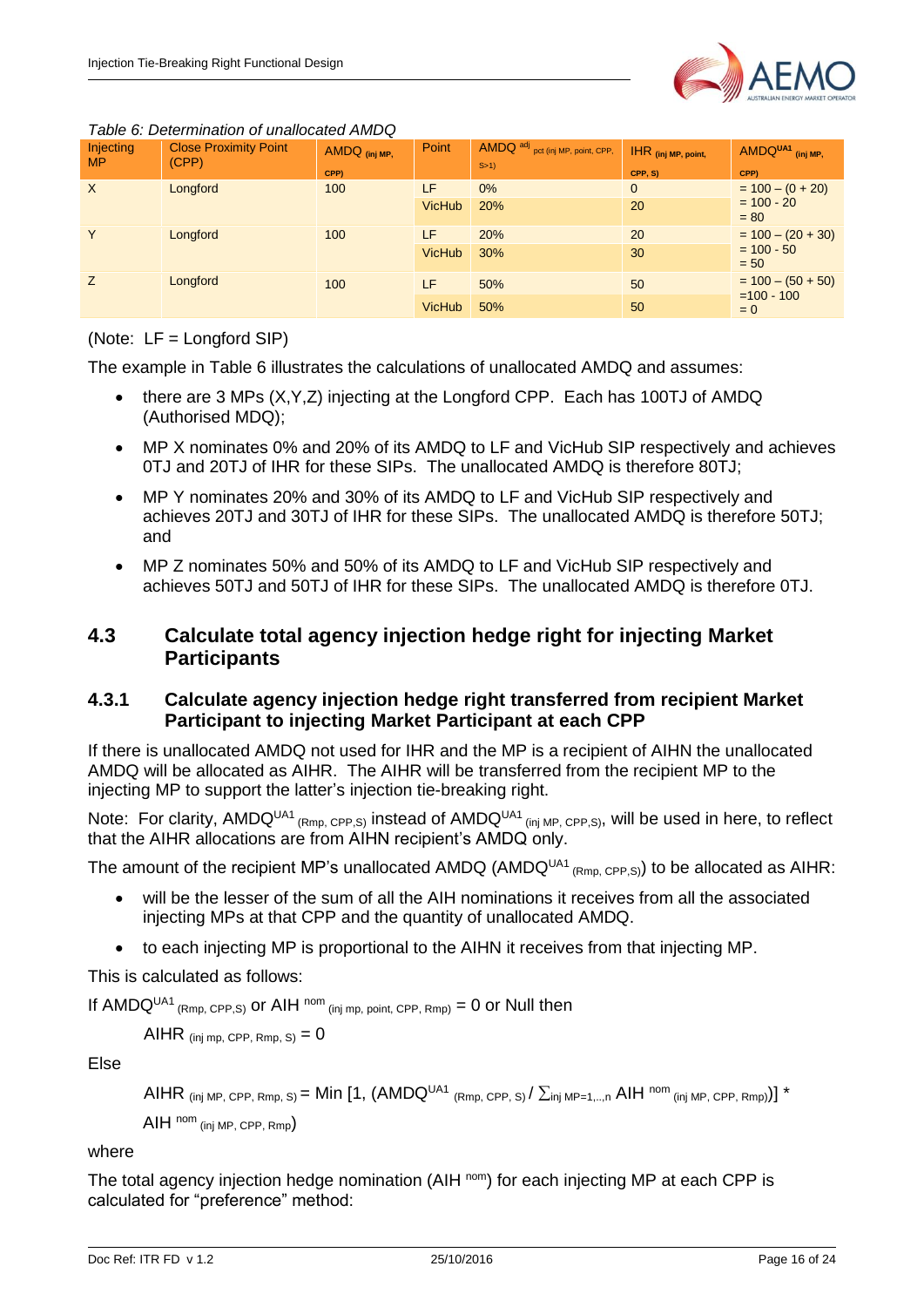

AIH nom (inj MP, CPP, Rmp) =  $\sum$ Pref=1, n AIH nom (inj mp, CPP, Rmp, Pref)

#### and for pro-rata method:

AIH nom  $_{\text{(inj MP, CPP, Rmp)}} = \sum_{\text{Prior}=1, n} \text{AIH}^{\text{nom}}$  (inj mp, CPP, Rmp, Prior)

Refer to section 4.3 of the Uplift payment functional design for calculations of AIHN by preference and pro-rata methods.

*Table 7: Determination of AIHR provided to injecting MP*

| <b>Recipient MP holding AMDQ</b> | <b>CPP</b> | <b>Injecting MP</b><br>(Receiving AIHR) | AIH nom (inj MP, CPP, Rmp) | AIHR (inj MP, CPP, Rmp, S)                  |  |
|----------------------------------|------------|-----------------------------------------|----------------------------|---------------------------------------------|--|
| $\sf X$                          | Longford   | $\boldsymbol{\mathsf{X}}$               | <b>NA</b>                  | $\mathbf{0}$                                |  |
|                                  |            | Y                                       | 10                         | = Min [1, $(80 / (10+50))$ ] * 10<br>$= 10$ |  |
|                                  |            | Z                                       | 50                         | = Min [1, $(80 / (10+50))]$ * 50<br>$= 50$  |  |
|                                  |            | <b>Total all injecting</b><br><b>MP</b> | 60                         | 60                                          |  |
| Y                                | Longford   | X                                       | 40                         | $=$ Min [1, (50 / (40+60))] * 40<br>$= 20$  |  |
|                                  |            | Y                                       | <b>NA</b>                  | $\mathbf{0}$                                |  |
|                                  |            | Z                                       | 60                         | Min [1, (50 / (40+60))] * 40<br>$= 30$      |  |
|                                  |            | Total all injecting<br><b>MP</b>        | 100                        | 50                                          |  |
| Z                                | Longford   | <b>NA</b>                               | <b>NA</b>                  | $\theta$                                    |  |

Table 7 illustrates the calculations of AIHR provided by recipient MPs to each injecting MP at each designated CPP. For the Longford CPP shown in the above example,

- MP X:
	- $\circ$  is the recipient MP of 60TJ of AIHN (10TJ and 50TJ of AIHN from injecting MP Y and Z respectively);
	- $\circ$  has 80TJ of available unallocated AMDQ (see calculations in Table 6). However only 60TJ (minimum of 60TJ of AIHN and 80TJ of available unallocated AMDQ) of unallocated AMDQ is allocated as AIHR (10TJ and 50TJ for injecting MP Y and Z respectively).
- $\bullet$  MP Y:
	- o is the recipient MP of 100TJ of AIHN (40TJ and 60TJ of AIHN from injecting MP X and Z respectively);
	- o has 50TJ of available unallocated AMDQ (see calculations in Table 6) with 20TJ and 30TJ allocated to injecting MP X and Z respectively).
- MP Z:
	- $\circ$  has allocated all its AMDQ as IHR and hence there is no unallocated AMDQ;
	- o does not receive AIHN from any other injecting MPs; and
	- o has not achieved AIHR.

#### <span id="page-16-0"></span>**4.3.2 Calculate the total agency injection hedge right received by each injecting Market Participant at a CPP**

This step involves the aggregation of all the AIHR received by each injecting MP from all the recipient MPs (it injects on behalf of) at a CPP and for schedule S. This is calculated as follows.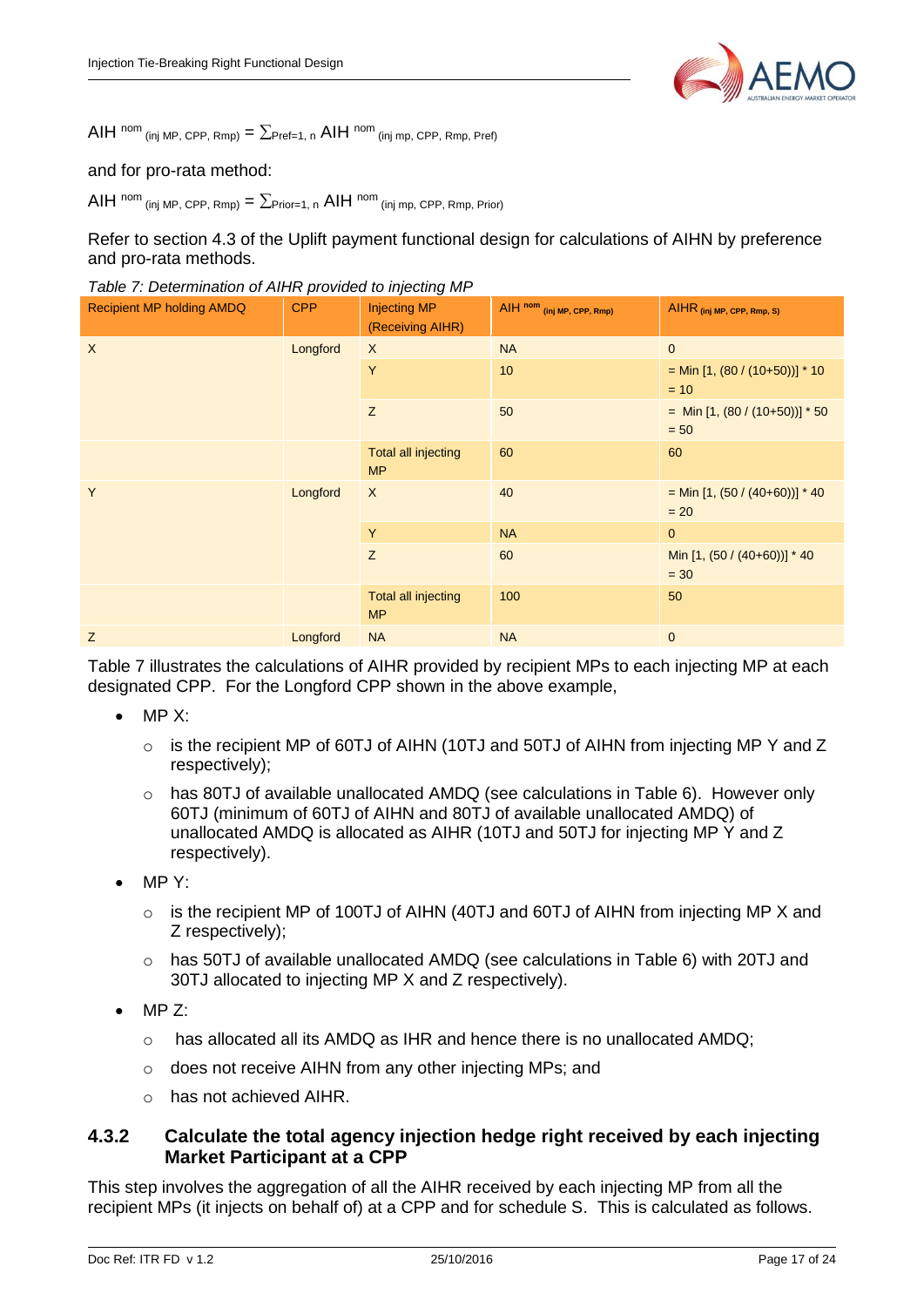

AIHR (inj MP, CPP, S) =  $\Sigma$ Rmp=1,..,n AIHR (inj MP, CPP, Rmp, S)

*Table 8: determination of total AIHR received by each injecting MP*

| <b>Injecting MP</b><br>(Receiving AIHR) | <b>CPP</b> | AIHR (inj MP, CPP,S)<br>(See values in Table 7) |
|-----------------------------------------|------------|-------------------------------------------------|
| $\times$                                | Longford   | $=0+20+0$<br>$=20$                              |
| Y                                       | Longford   | $= 10+0+0$<br>$=10$                             |
|                                         | Longford   | $=50+30+0$<br>$=80$                             |

Table 8 shows the AIHR received by each injecting MP. The numbers are derived by summing the AIHR values shown in the last column in Table 7 for each injecting MP shown in the third column in the same table.

From the values shown in Table 7, for the Longford CPP shown in the above example, the total AIHR received by injecting MP:

- X is 20TJ (0TJ, 20TJ and 0TJ from MP X,Y and Z respectively);
- Y is 10TJ (10TJ, 0TJ and 0TJ from MP X,Y and Z respectively); and
- Z is 80TJ (50TJ, 30TJ and 0TJ from MP X,Y and Z respectively).

#### <span id="page-17-0"></span>**4.3.3 Allocate total AIHR received by each injecting Market Participant at each SIP within a CPP**

The last step of the process is to allocate the total quantity of AIHR received by each injecting MP at a given CPP to the relevant SIPs. This is achieved by apportioning the total AIHR each relevant SIP according to that SIP's share of the total adjusted AMDQ% (AMDQ <sup>adj</sup> pct (inj MP, point, CPP, S)) for the given CPP.

If AMDQ<sup>adj</sup> pct (inj MP, point, CPP, S) = 0 or  $\Sigma_{\text{point=1,..n}}$  AMDQ<sup>adj</sup> pct (inj MP, point, CPP, S) = 0 then

AIHR (inj MP, point, CPP,  $s_0 = 0$ 

Else

AIHR (inj MP, point, CPP, S) =  $AHR$  (inj MP, CPP, S)<sup>\*</sup>  $AMDQ^{adj}$  pct (inj MP, point, CPP, S)

 $\sqrt{\sum_{\rm point=1,...n}}$   $\sf AMDQ^{adj}$  <sub>pct (inj MP, point, CPP, S)</sub>

| Table 9: Allocation of received AIHR to SIPs |
|----------------------------------------------|
|----------------------------------------------|

| Inj MP        | <b>Close Proximity Point (CPP)</b> | AIHR (inj MP, CPP, Rmp, S)<br>(See values in Table<br>8) | Point         | AMDQ <sup>adj pct</sup> (inj MP, point, CPP, S)<br>(See values in Table 6) | AIHR (inj MP, CPP, point, S)            |
|---------------|------------------------------------|----------------------------------------------------------|---------------|----------------------------------------------------------------------------|-----------------------------------------|
| $\sf X$       | Longford                           | 20                                                       | LF            | 0%                                                                         | $= 20 * 0\% / (0\% + 20\%)$<br>$= 0$    |
|               |                                    | <b>VicHub</b>                                            | 20%           | $= 20 * 20\% / (0\% + 20\%)$<br>$= 20$                                     |                                         |
| Y<br>Longford |                                    | 10                                                       | LF.           | 20%                                                                        | $= 10 * 20\% / (20\% + 30\%)$<br>$= 4$  |
|               |                                    | <b>VicHub</b>                                            | 30%           | $= 10 * 30\% / (20\% + 30\%)$<br>$= 6$                                     |                                         |
| Z             | Longford                           | 80                                                       | LF            | 50%                                                                        | $= 80 * 50\%$ //(50%+50%)<br>$= 40$     |
|               |                                    |                                                          | <b>VicHub</b> | 50%                                                                        | $= 80 * 50\% / (50\% + 50\%)$<br>$= 40$ |

Table 9 shows the final split of the received AIHR to each SIP at the Longford CPP for each injecting MP: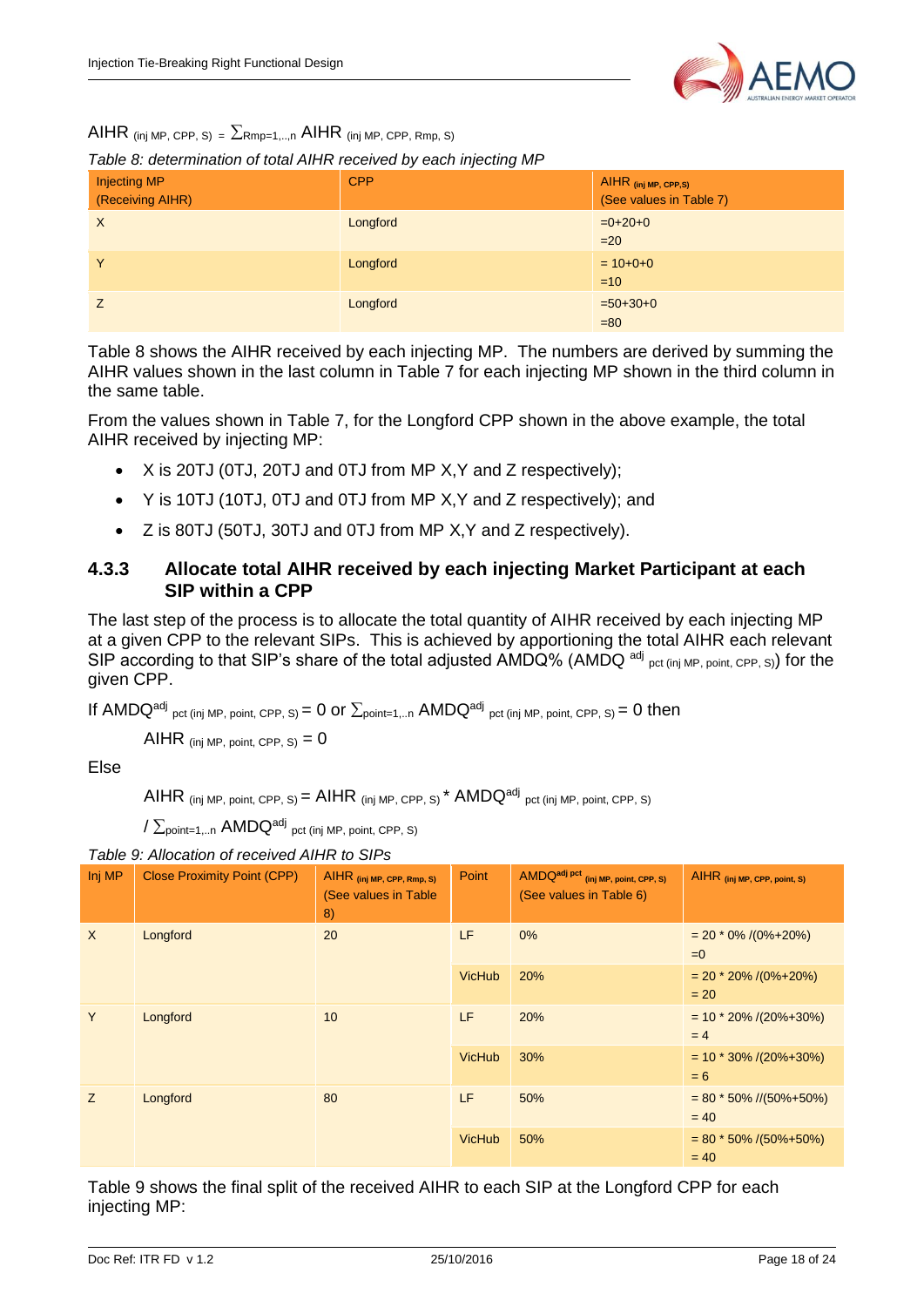

- X: 20TJ of AIHR is 100% allocated to VicHub.
- Y: 10TJ of AIHR is allocated to LF and VicHub SIP in 40%/60% split
- Z: 80TJ of AIHR is split equally between LF and VicHub.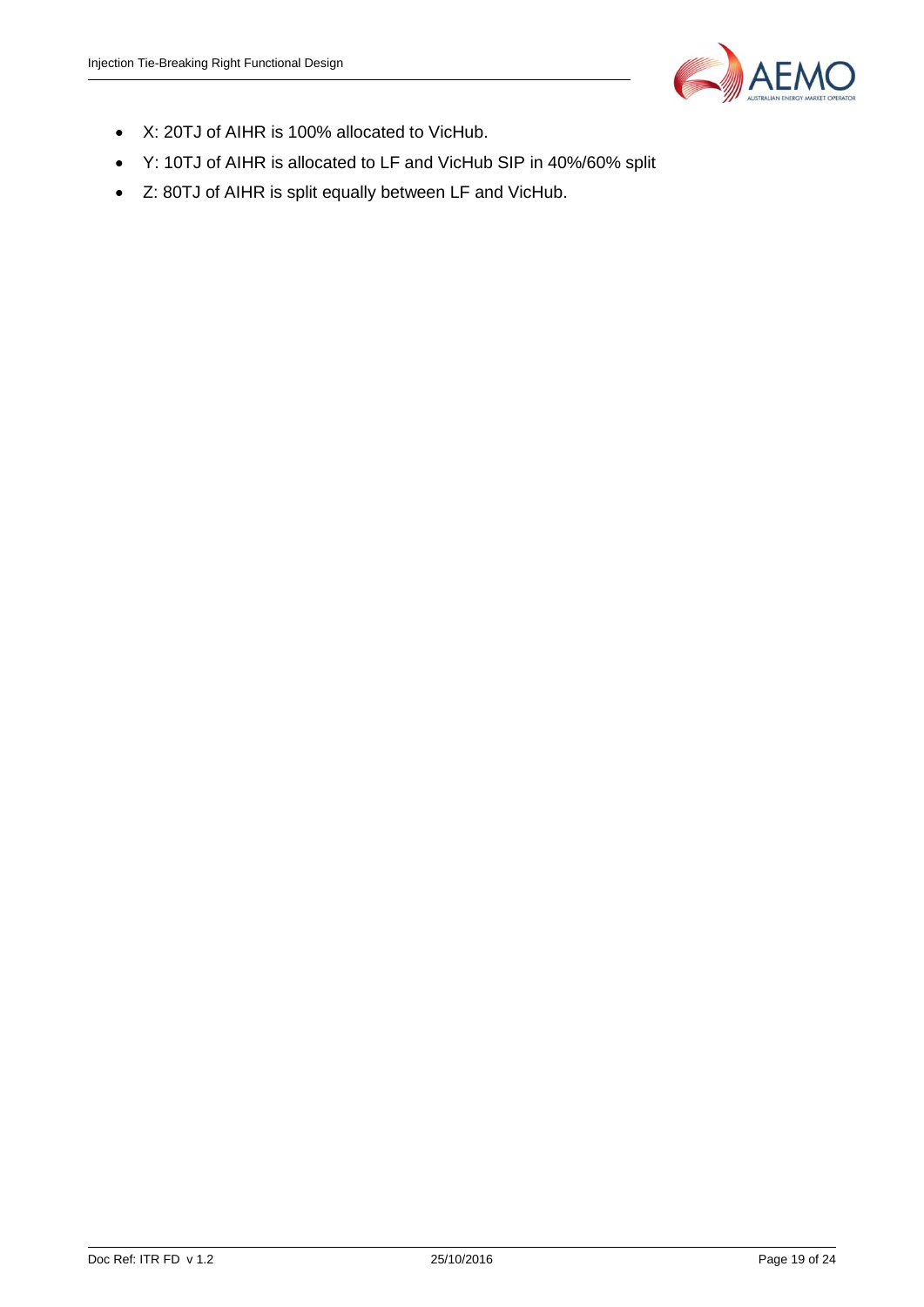

### <span id="page-19-0"></span>**5. Total injection right**

#### <span id="page-19-1"></span>**5.1 Calculate residual AMDQ and residual injection hedge right**

If there is residual AMDQ which has not been allocated as IHR and/or AIHR then it will be allocated as residual injection right in accordance with the following steps.

#### <span id="page-19-2"></span>**5.1.1 Calculate residual AMDQ**

The residual AMDQ (AMDQ<sup>UA2</sup> (inj MP, CPP, S)) for an injecting MP at a CPP and schedule S is the quantity of AMDQ unallocated after accounting for IHR and all the AIHR that it has provided to other injecting MP who inject on its behalf. (i.e. these latter injecting MPs are recipient MPs with respect to AIHN). The AIHR provided to the injecting MPs is deemed to have been allocated in accordance with section 4.3.2, regardless of whether the injecting MPs have nominated an adjusted AMDQ% (AMDQ <sup>adj</sup> pct (inj MP, point, CPP, S)) within that CPP. The AIHR is therefore unavailable for re-allocation back to the recipient MP as RIHR.

AMDQ<sup>UA2</sup> (inj MP, CPP, S) = AMDQ<sup>UA1</sup> (inj MP, CPP, S)  $\sim \sum$  inj MP=1,..n AIHR (inj MP, CPP, Rmp=inj MP, S)

| <b>Injecting MP</b> | <b>Close Proximity</b><br>Point (CPP) | AMDQUA1 (inj MP, CPP, S)<br>(See values in Table 6) | $\sum_{i}$ <sub>inj MP=1,,n</sub> AIHR (inj MP, CPP, Rmp=inj MP, S)<br>(See values in Table 7) | AMDQUA2 (inj MP, CPP, S) |
|---------------------|---------------------------------------|-----------------------------------------------------|------------------------------------------------------------------------------------------------|--------------------------|
| $\mathsf{X}$        | Longford                              | 80                                                  | 60                                                                                             | $= 80 - 60$<br>$= 20$    |
| Υ                   | Longford                              | 50                                                  | 50                                                                                             | $= 50 - 50$<br>$= 0$     |
|                     | Longford                              | 0                                                   |                                                                                                | $= 0$                    |

*Table 10: Determination of residual AMDQ not allocated as IHR and/or AIHR by CPP*

Table 10 shows that:

- injecting MP X has 20TJ of residual of Longford AMDQ which has not been allocated as IHR or AIHR. The residual AMDQ will be allocated to each SIP in accordance with section 5.1.2; and
- there is no residual AMDQ for injecting MP Y and Z.

#### <span id="page-19-3"></span>**5.1.2 Determine residual injection hedge right**

The residual AMDQ (AMDQ<sup>UA2</sup> (inj MP, CPP,S)) for each injecting MP at the CPP is apportioned to each SIP within that CPP according to that SIP's share of the total adjusted AMDQ% (AMDQ adj pct (inj MP,  $_{point, CPP, S}$ ) for that CPP. This is the residual injection hedge right (RIHR).

If AMDQ<sup>adj</sup> pct (inj MP, point, CPP, S) = 0 or  $\Sigma$ all point AMDQ<sup>adj</sup> pct (inj MP, point, CPP, S) = 0 then

 $RIHR$  (Inj MP, point, CPP, S) =  $0$ 

Else

 $RIHR$  (Inj MP, point, CPP, S) =  $AMDQ^{UA2}$  (Inj MP, CPP, S)<sup>\*</sup>  $AMDQ^{adj}$  pct (inj MP, point, CPP, S)

 $\sqrt{\sum_{\mathsf{all\ point}}\ \mathsf{AMDQ}^{\mathsf{adj}}}$  pct (inj MP, point, CPP, S)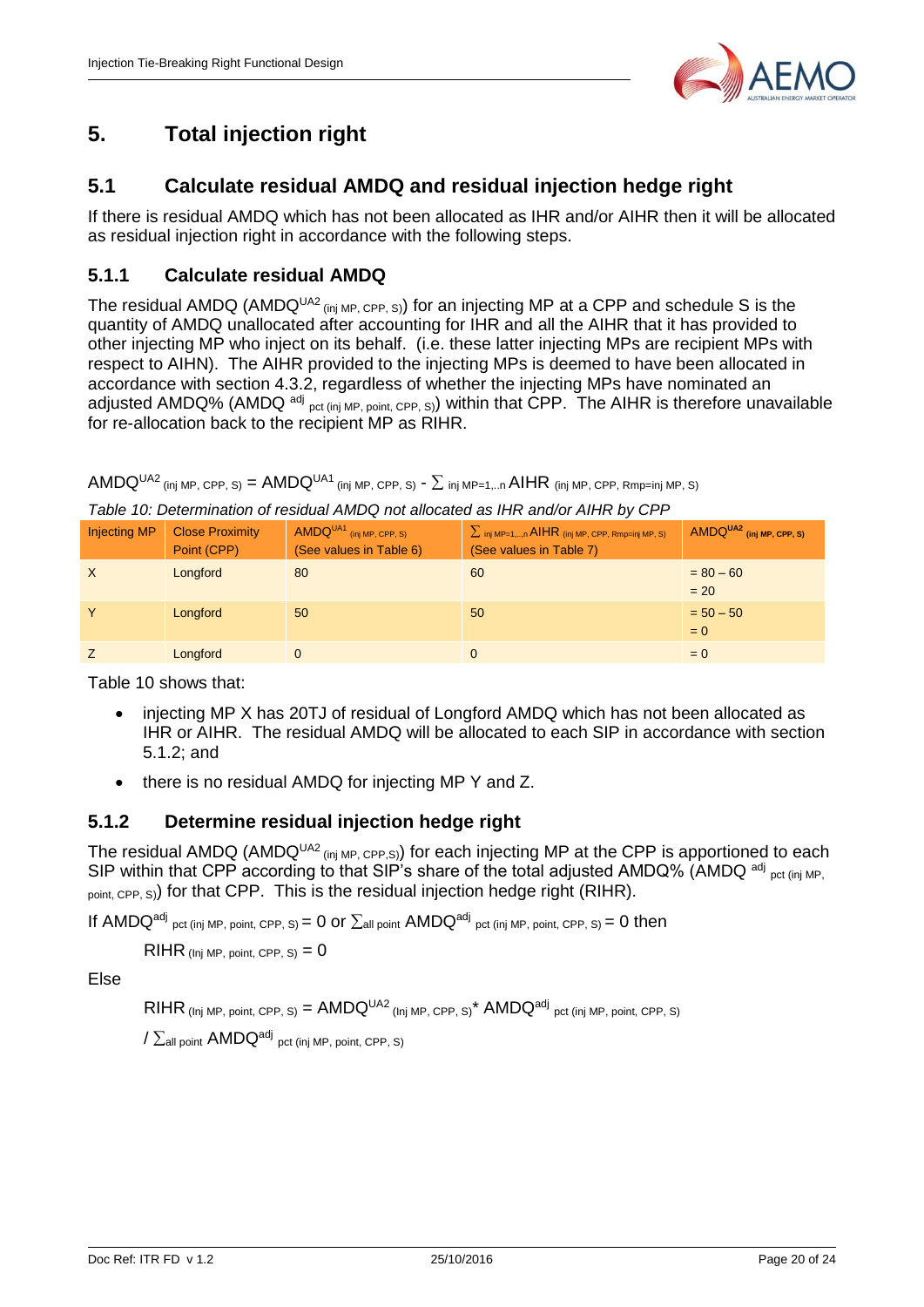

*Table 11: Allocation of residual AMDQ to SIPs as RIHR*

| <b>Injecting MP</b>  | <b>Close Proximity Point</b><br>(CPP) | AMDQUA2 (inj MP, CPP, S) | Point         | AMDQ <sup>adj pct</sup> (inj MP, point, CPP, S) | RIHR (inj MP, CPP, point, S)         |
|----------------------|---------------------------------------|--------------------------|---------------|-------------------------------------------------|--------------------------------------|
| $\times$<br>Longford |                                       | 20                       | LF.           | 0%                                              | $= 20 * 0\% / (0\% + 20\%)$<br>$= 0$ |
|                      |                                       |                          | <b>VicHub</b> | 20%                                             | $= 20 * 20\%/0\% + 20\%)$<br>$= 20$  |
| Y                    | Longford                              | $\mathbf 0$              | LF.           | 20%                                             | $= 0 * 20\%/20\% + 30\%)$<br>$= 0$   |
|                      |                                       |                          | <b>VicHub</b> | 30%                                             | $= 0 * 30\%/20\% + 30\%)$<br>$= 0$   |
| Z                    | Longford                              | $\mathbf{0}$             | LF.           | 50%                                             | $= 0 * 50\%/50\% + 50\%)$<br>$= 0$   |
|                      |                                       |                          | <b>VicHub</b> | 50%                                             | $= 0 * 50\%/50\% + 50\%)$<br>$= 0$   |

Table 11 shows that, for injecting MP X, the residual Longford AMDQ of 20TJ is totally allocated to VicHub as RIHR in accordance to the above apportionment method.

#### <span id="page-20-0"></span>**5.2 Calculate total injection right (ITR)**

The total injection tie-breaking right for an injecting MP (ITR (inj MP, point, CPP, S)) for a SIP and schedule s is the sum of its injection hedge right, the total agency injection hedge right it receives from the recipient MPs it injects on behalf of, and the residual injection hedge right.

ITR  $_{\rm (ini MP, point, CPP, S)} = IHR_{\rm (ini MP, point, CPP, S)} + AIHR_{\rm (ini MP, point, CPP, S)} + RIHR_{\rm (ini MP, point, CPP, S)}$ 

*Table 12: Determination of total injection tie-breaking right*

|                        |            |               | .                                                         | ິ                                                       |                                                          |                                                             |
|------------------------|------------|---------------|-----------------------------------------------------------|---------------------------------------------------------|----------------------------------------------------------|-------------------------------------------------------------|
| Injection<br><b>MP</b> | <b>CPP</b> | Point         | IHR (inj MP, point, CPP, S)<br>(See values in Table<br>6) | AIHR (inj MP, point, CPP, S)<br>(See values in Table 9) | RIHR (inj MP, point, CPP, S)<br>(See values in Table 11) | <b>Total Injection Right</b><br>ITR (inj MP, point, CPP, S) |
| $\mathsf{X}$           | LF         | LF            | $\overline{0}$                                            | $\mathbf{0}$                                            | $\mathbf{0}$                                             | $\mathbf{0}$                                                |
|                        |            | <b>VicHub</b> | 20                                                        | 20                                                      | 20                                                       | $=20+20+20$<br>$=60$                                        |
| LF.<br>Y               | LF         | 20            | $\overline{4}$                                            | $\mathbf{0}$                                            | $= 20 + 4 + 0$<br>$=24$                                  |                                                             |
|                        |            | <b>VicHub</b> | 30                                                        | 6                                                       | $\mathbf{0}$                                             | $= 30 + 6 + 0$<br>$=36$                                     |
| LF<br>Z                |            | LF            | 50                                                        | 40                                                      | $\mathbf{0}$                                             | $=50+40+$<br>$=90$                                          |
|                        |            | <b>VicHub</b> | 50                                                        | 40                                                      | $\mathbf 0$                                              | $=50+40+$<br>$= 90$                                         |

Table 12 shows the ITR for each SIP at the Longford CPP. Each injecting MP starts with 100TJ of Longford AMDQ. Through AIHN and AMDQ allocations via the AMDQ WexExchanger, each injecting MP ends up with different total injection tie-breaking rights, but the total amount of 300TJ of Longford AMDQ remains unchanged.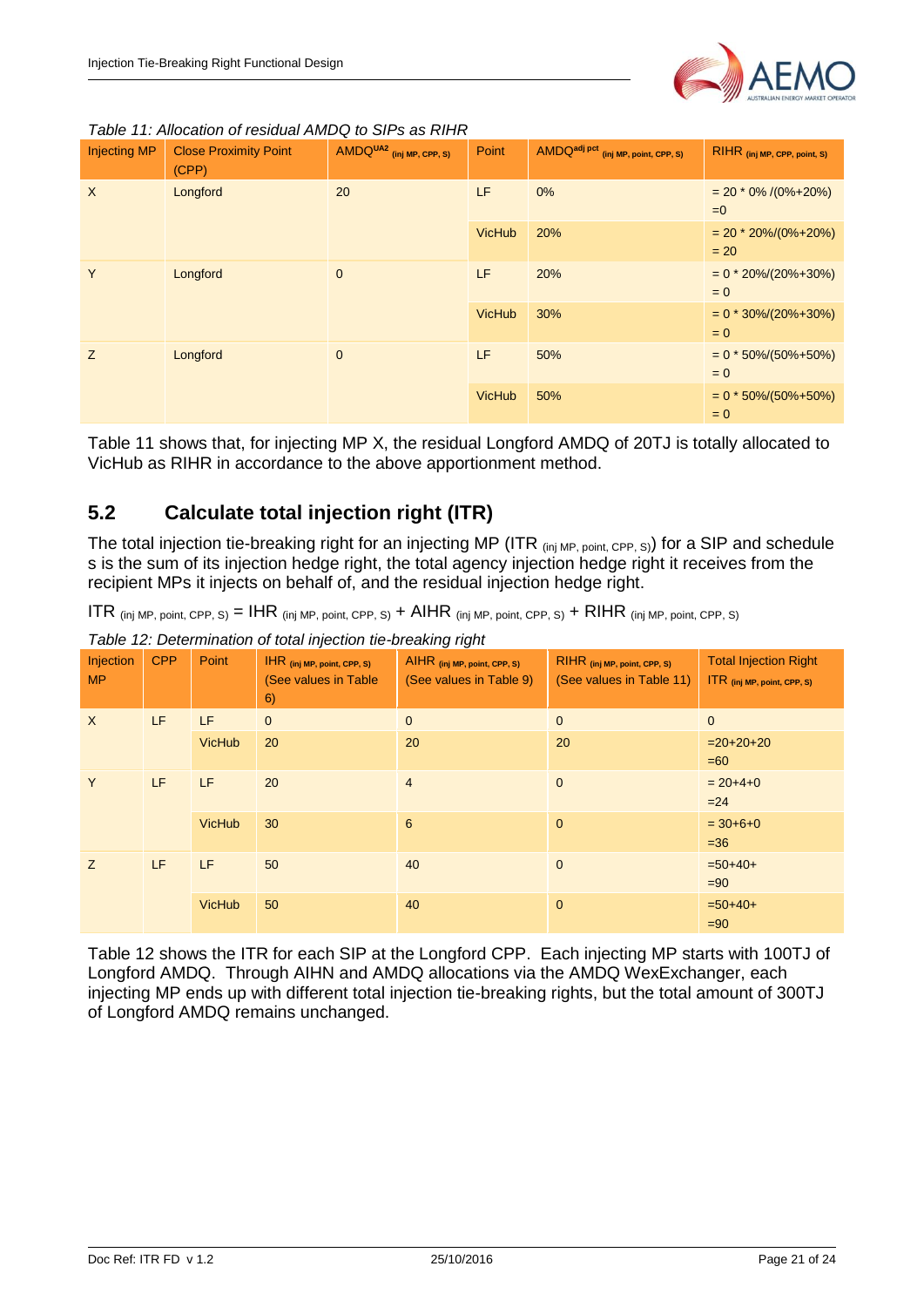

### <span id="page-21-0"></span>**Schedule 1: Definition of terms/variables**

| Variable                                        | <b>Description</b>                                                                                                                                                                           |
|-------------------------------------------------|----------------------------------------------------------------------------------------------------------------------------------------------------------------------------------------------|
| $AMDQ$ (inj MP, CPP= LF)                        | Longford authorised MDQ                                                                                                                                                                      |
| AMDQ cred (inj MP, CPP)                         | Longford and Non Longford AMDQ credit                                                                                                                                                        |
| Diversified Auth MDQ (inj MP,CPP)               | Sum of Longford pipeline capacity allocated to tariff D sites<br>(adjusted after applying load diversity factor) or hub                                                                      |
| V Auth MDQ (inj MP, CPP)                        | Longford pipeline capacity allocated to a Market<br>Participant to cover its portfolio of Tariff V customer load                                                                             |
| Diversified AMDQ Cred (inj MP, CPP)             | Non Longford and new additional Longford AMDQ credit<br>certificates nominated to tariff D sites (adjusted after<br>applying load diversity factor) or hub                                   |
| AMDQ (inj MP, CPP)                              | A generic term to denote Longford authorised MDQ plus<br>Longford AMDQ credit, or Non Longford AMDQ credit                                                                                   |
| AMDQ nom pct (inj MP, point, CPP, S)            | The percentage of a Market Participant's AMDQ<br>nominated to an SIP at a given CPP for a given schedule                                                                                     |
| AMDQ adj pct (inj MP, point, CPP, S)            | The percentage of a Market Participant's AMDQ allocated<br>to an SIP at a given CPP for a re-schedule if the Market<br>Participant fails to submit valid re-nominations at the<br>reschedule |
| <b>ITR</b> (inj MP, point, CPP, S)              | The calculated total injection tie breaking right for a MP for<br>a given schedule at an SIP within a given CPP                                                                              |
| QI (inj MP, point, CPP, SI, S)                  | A Market Participant's scheduled injection quantity within a<br>scheduling interval for a given schedule at an SIP within a<br>given CPP.                                                    |
| Cum_Qi (inj MP, point, CPP, S)                  | A Market Participant's cumulative quantity of scheduled<br>injection for a given schedule at an SIP within a given CPP                                                                       |
| Cum_AMDQGJ (inj MP, point, CPP, S)              | A Market Participant's used AMDQ (GJ) cumulated over<br>current and preceding scheduling intervals                                                                                           |
| Cum_AMDQ <sub>pct</sub> (inj MP, point, CPP, S) | A Market Participant's used AMDQ (%) cumulated over<br>current and preceding scheduling intervals                                                                                            |
| $IHR$ (inj MP, point, CPP, S)                   | Injection hedge right for injecting MP at SIP (point) within<br>close proximity point (CPP) for schedule S                                                                                   |
| AMDQUA1 (inj MP, CPP, S)                        | The quantity of AMDQ for injection MP at close proximity<br>point (CPP) for schedule S available for allocation as<br>agency injection hedge right                                           |
| AMDQUA2 (inj MP, CPP, S)                        | The quantity of residual AMDQ for injection MP at close<br>proximity point (CPP) for schedule S after allocation as<br>injection hedge right and agency injection hedge right                |
| AIHR (inj MP, CPP, Rmp, S)                      | Agency injection hedge right for injecting MP received from<br>recipient MP at CPP for schedule S                                                                                            |
| $AHR$ (inj MP, CPP, S)                          | Total Agency injection hedge right for injecting MP<br>received from all recipient MPs at CPP for schedule S                                                                                 |
| AIHR (inj MP, point, CPP, S)                    | Total Agency injection hedge right for injecting MP<br>received from all recipient MPs at SIP (point) within close<br>proximity point (CPP) for schedule S                                   |
| AIH nom (inj MP, CPP, Rmp)                      | Agency injection hedge nomination by injecting MP to<br>recipient MP at CPP for generating uplift hedge for<br>recipient MP using injecting MP's scheduled injections.                       |
| RIHR (inj MP, point, CPP,S)                     | Residual Injection hedge right for injecting MP at SIP<br>(point) within close proximity point (CPP) for schedule S                                                                          |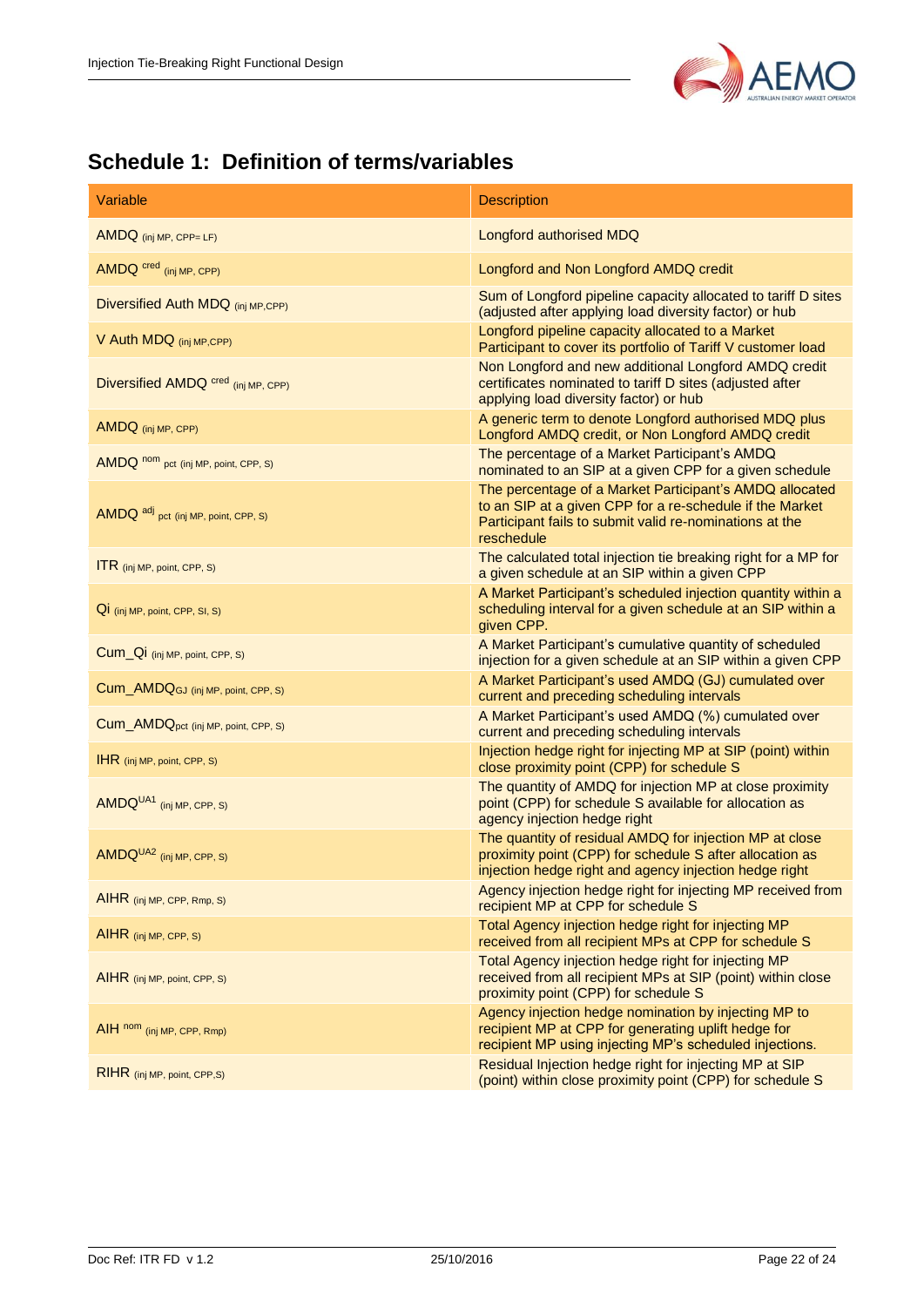

## <span id="page-22-0"></span>**Schedule 2: List of subscripts**

| Subscript  | <b>Description</b>             |
|------------|--------------------------------|
| $CPP = LF$ | Longford close proximity point |
| X          | <b>Market Participant X</b>    |
| point      | System injection point         |
| <b>CPP</b> | Close proximity point          |
| S          | <b>Schedule</b>                |
| <b>SI</b>  | Scheduling interval            |